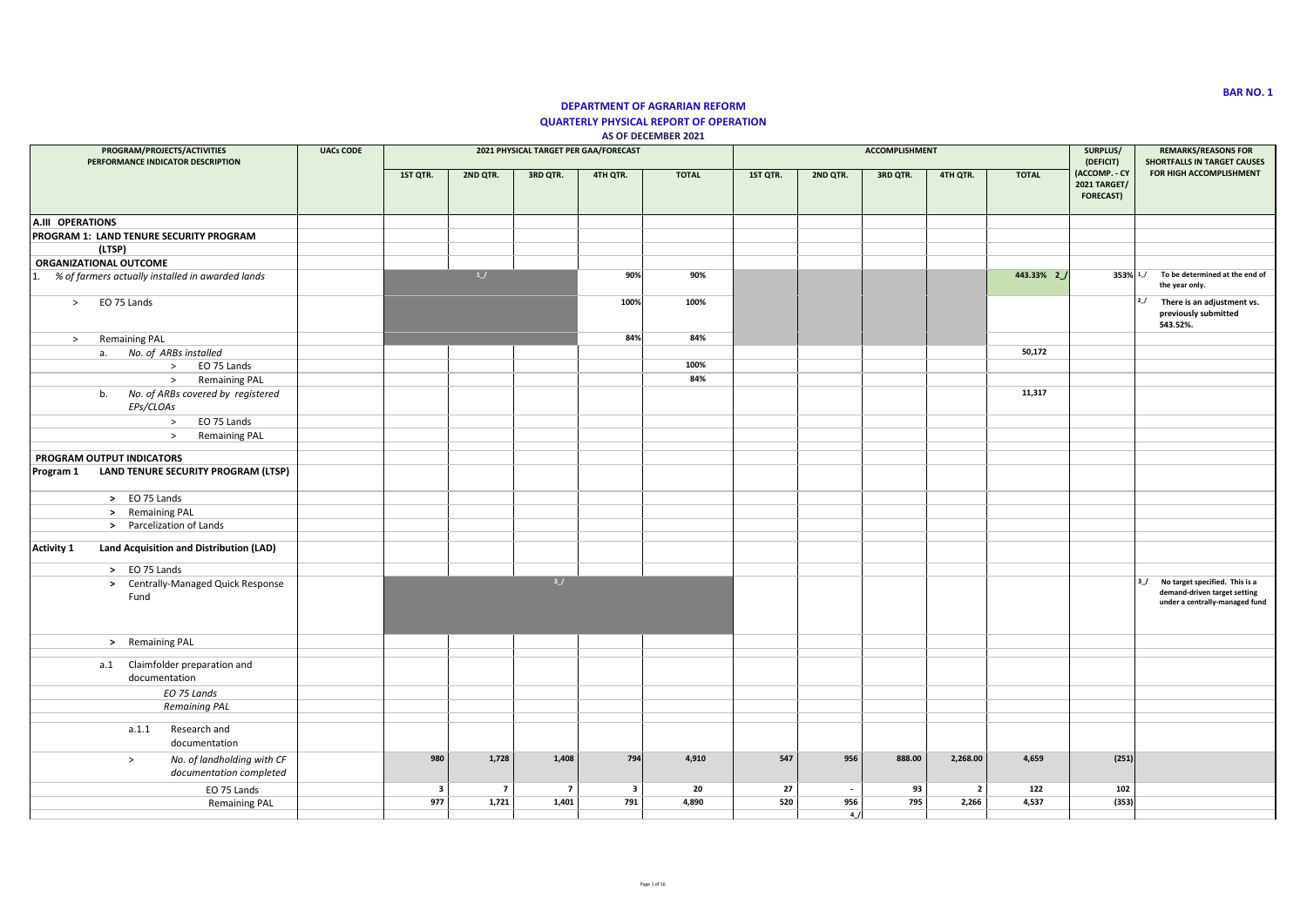| PROGRAM/PROJECTS/ACTIVITIES                                                                                        | <b>UACs CODE</b> |            |             | 2021 PHYSICAL TARGET PER GAA/FORECAST |             |              |            |                          | <b>ACCOMPLISHMENT</b>    |             |                          | SURPLUS/                                                              | <b>REMARKS/REASONS FOR</b>                                                                                                                                              |
|--------------------------------------------------------------------------------------------------------------------|------------------|------------|-------------|---------------------------------------|-------------|--------------|------------|--------------------------|--------------------------|-------------|--------------------------|-----------------------------------------------------------------------|-------------------------------------------------------------------------------------------------------------------------------------------------------------------------|
| PERFORMANCE INDICATOR DESCRIPTION                                                                                  |                  | 1ST QTR.   | 2ND QTR.    | 3RD QTR.                              | 4TH QTR.    | <b>TOTAL</b> | 1ST QTR.   | 2ND QTR.                 | 3RD QTR.                 | 4TH QTR.    | <b>TOTAL</b>             | (DEFICIT)<br>(ACCOMP. - CY<br><b>2021 TARGET/</b><br><b>FORECAST)</b> | <b>SHORTFALLS IN TARGET CAUSES</b><br>FOR HIGH ACCOMPLISHMENT                                                                                                           |
| No. of hectares with<br>$\,>$<br>claimfolder documentation<br>completed                                            |                  | 7,576.6683 | 15,823.2369 | 14,951.9147                           | 6,717.9965  | 45,069.8164  | 3,446.7550 | 5,711.2178               | 6,281.8267               | 8,981.2338  | 24,421.0333              | $(20, 648.7831)$ 4                                                    | No breakdown as to EO 75 lands and<br>Remaining PAL. Accomplishment in<br>the said breakdown for the 2nd<br>Quarter is included in the<br>accomplishment in 3rd quarter |
| EO 75 Lands                                                                                                        |                  | 2,500.0000 | 6.000.0000  | 6,000.0000                            | 2.500.0000  | 17,000.0000  | 282.5394   |                          | 662.4029                 | 584.6550    | 1,529.5973               | (15, 470.4027)                                                        |                                                                                                                                                                         |
| <b>Remaining PAL</b>                                                                                               |                  | 5,076.6683 | 9,823.2369  | 8,951.9147                            | 4,217.9965  | 28,069.8164  | 3,164.2156 |                          | 11,330.6416              | 8,396.5788  | 22,891.4360              | (5, 178.3804)                                                         |                                                                                                                                                                         |
| a.1.2 FB Identification                                                                                            |                  |            |             |                                       |             |              |            |                          |                          |             |                          |                                                                       |                                                                                                                                                                         |
| No. of FBs identified                                                                                              |                  | 6,109      | 11,673      | 12,001                                | 4,997       | 34,780       | 2,907      | 6,251                    | 3,134                    | 1,286       | 11,006                   | (23, 774)                                                             |                                                                                                                                                                         |
| EO 75 Lands                                                                                                        |                  | 1,765      | 4,235       | 4,235                                 | 1,765       | 12,000       | 156        | 127                      | 559                      | 510         | 1,352                    | (10, 648)                                                             |                                                                                                                                                                         |
| <b>Remaining PAL</b>                                                                                               |                  | 4,344      | 7,438       | 7,766                                 | 3,232       | 22,780       | 2,751      | 6,124                    | 2,575                    | (1,796)     | 9,654                    | (13, 126)                                                             |                                                                                                                                                                         |
|                                                                                                                    |                  |            |             |                                       |             |              |            |                          |                          |             |                          |                                                                       |                                                                                                                                                                         |
| a.2 Land Survey<br>No. of hectares with survey plans<br>$\geq$<br>transmitted to and accepted by LMS<br>(for 2019) |                  | 6,442.5284 | 13,283.5876 | 11,983.4515                           | 5,000.2988  | 36,709.8663  | 2,859.8192 | 3,178.5919               | 3,979.0860               | 8,900.5662  | 18,918.0633              | (17,791.8030)                                                         |                                                                                                                                                                         |
| EO 75 Lands                                                                                                        |                  | 2,500.0000 | 6,000.0000  | 6,000.0000                            | 2,500.0000  | 17,000.0000  |            |                          | $\overline{\phantom{a}}$ |             | $\sim$                   | (17,000.0000)                                                         |                                                                                                                                                                         |
| <b>Remaining PAL</b>                                                                                               |                  | 3,942.5284 | 7,283.5876  | 5,983.4515                            | 2,500.2988  | 19,709.8663  | 2,859.8192 | 3,178.5919               | 3,979                    | 8,901       | 18,918.0633              | (791.8030)                                                            |                                                                                                                                                                         |
| No. of hectares with Approved Survey<br>$\geq$<br>Plans (ASPs)                                                     |                  |            |             | 5/                                    |             |              | 1,149.6914 | 1,668.6354               | 2,909.4238               | 595.1314    | 6,322.8820               |                                                                       | No target - indicator is included<br>5/<br>for monitoring purposes only only                                                                                            |
| EO 75 Lands                                                                                                        |                  |            |             |                                       |             |              |            |                          | $\overline{\phantom{a}}$ |             | $\overline{\phantom{a}}$ |                                                                       |                                                                                                                                                                         |
| <b>Remaining PAL</b>                                                                                               |                  |            |             |                                       |             |              | 1,149.6914 | 1,668.6354               | 2,909                    | 595         | 6,322.8820               |                                                                       |                                                                                                                                                                         |
| a.3 Land Valuation                                                                                                 |                  |            |             |                                       |             |              |            |                          |                          |             |                          |                                                                       |                                                                                                                                                                         |
| > No. of Landholdings with Memo of<br>Valuation (MOV)                                                              |                  | 455        | 670         | 1,121                                 | 653         | 2,899        | 127        | 153                      | 207                      | 500         | 987                      | (1, 912)                                                              |                                                                                                                                                                         |
| > No. of hectares with MOV                                                                                         |                  | 3,888.6215 | 6,140.4400  | 9,249.6108                            | 4,737.4987  | 24,016.1710  | 1,505.5705 | 1,581.0739               | 2,166                    | 6,278       | 11,530.4878              | (12, 485.6832)                                                        |                                                                                                                                                                         |
| a.4 EP/CLOA Registration                                                                                           |                  |            |             |                                       |             |              |            |                          |                          |             |                          |                                                                       |                                                                                                                                                                         |
| No. of hectares (gross area) covered<br>$\, >$<br>by registered EPs/CLOAs                                          |                  | 5,858.2897 | 10,796.7472 | 15,300.3004                           | 13,500.0744 | 45,455.4117  | 2,555.1327 | 3,875.2294               | 6,972.6801               | 3,473.7281  | 16,876.7703              | (28,578.6414)                                                         |                                                                                                                                                                         |
| EO 75 Lands                                                                                                        |                  | 1,500.0000 | 3,000.0000  | 5,000.0000                            | 5,000.0000  | 14,500.0000  |            |                          | 2,903                    |             | 2,903.0000               | (11,597.0000)                                                         |                                                                                                                                                                         |
| <b>Remaining PAL</b>                                                                                               |                  | 4,358.2897 | 7,796.7472  | 10,300.3004                           | 8,500.0744  | 30,955.4117  | 2,555.1327 | 3,875.2294               | 4,070                    | 3,474       | 13,973.7703              | (16,981.6414)                                                         |                                                                                                                                                                         |
| No. of ARBs benefited<br>$\geq$                                                                                    |                  | 4,848      | 8,570       | 11,963                                | 9,844       | 35,225       | 2,450      | 3,307                    | 3,938                    | 1,622       | 11,317                   | (23,908)                                                              |                                                                                                                                                                         |
| EO 75 Lands                                                                                                        |                  | 1,241      | 2,483       | 4,138                                 | 4,138       | 12,000       |            |                          | 2,240                    |             | 2,240                    | (9,760)                                                               |                                                                                                                                                                         |
| <b>Remaining PAL</b>                                                                                               |                  | 3,607      | 6,087       | 7,825                                 | 5,706       | 23,225       | 2,450      | 3,307                    | 1,698                    | 1,622       | 9,077                    | (14, 148)                                                             |                                                                                                                                                                         |
|                                                                                                                    |                  |            |             |                                       |             |              |            |                          |                          |             |                          |                                                                       |                                                                                                                                                                         |
| a.5 EP/CLOA Distribution<br>No. of hectares actually distributed<br>to ARBs                                        |                  | 4,833.0341 | 10,322.3939 | 13,556.9866                           | 11,861.2772 | 40,573.6917  | 8,729.6299 | 37,389.9474              | 24,921.3563              | 14,285.5936 | 85,326.5272              | 44,752.8355                                                           |                                                                                                                                                                         |
| EO 75 Lands                                                                                                        |                  | 1,500.0000 | 3,000.0000  | 5,000.0000                            | 5,000.0000  | 14,500.0000  |            |                          | $\overline{\phantom{a}}$ |             |                          | (14,500.0000)                                                         |                                                                                                                                                                         |
| <b>Remaining PAL</b>                                                                                               |                  | 3,333.0341 | 7,322.3939  | 8,556.9866                            | 6,861.2772  | 26,073.6917  | 8,729.6299 | 37,389.9474              | 24,921.3563              | 14,286      | 85,326.5272              | 59,252.8355                                                           |                                                                                                                                                                         |
| No. of ARBs awarded with EPs/CLOAs<br>$\, >$                                                                       |                  | 4,513      | 7,979       | 10,670                                | 8,839       | 32,001       | 8,076      | 28,504                   | 15,234                   | 11,969      | 63,783                   | 31,782                                                                |                                                                                                                                                                         |
| EO 75 Lands                                                                                                        |                  | 1,241      | 2,483       | 4,138                                 | 4,138       | 12,000       |            | $\overline{\phantom{a}}$ | $\overline{\phantom{a}}$ |             | $\sim$                   | (12,000)                                                              |                                                                                                                                                                         |
| <b>Remaining PAL</b>                                                                                               |                  | 3,272      | 5,496       | 6,532                                 | 4,701       | 20,001       | 8,076      | 28,504                   | 15,234                   | 11,969      | 63,783                   | 43,782                                                                |                                                                                                                                                                         |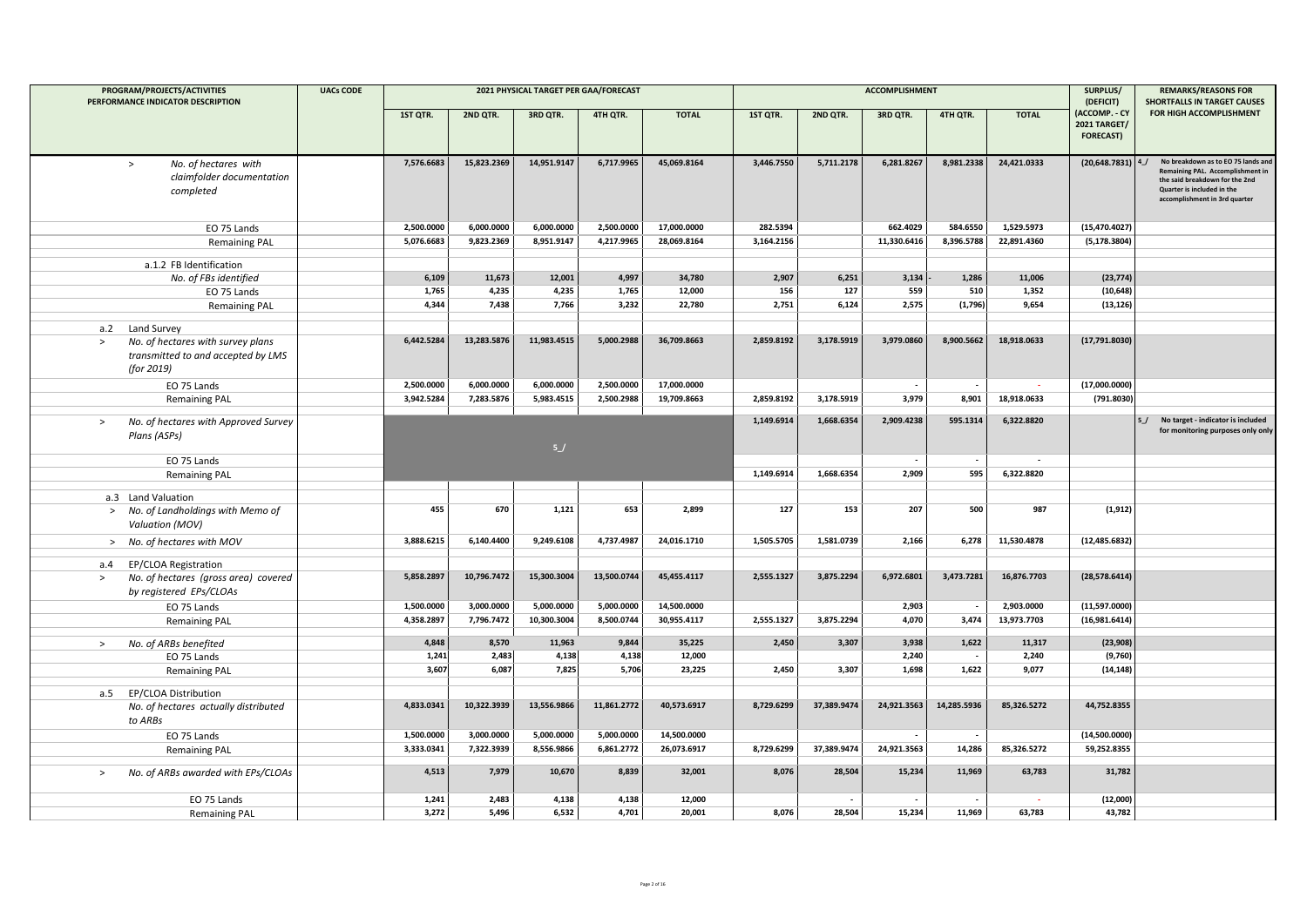|                    | PROGRAM/PROJECTS/ACTIVITIES<br>PERFORMANCE INDICATOR DESCRIPTION                                                                    | <b>UACs CODE</b> |            |            |            | 2021 PHYSICAL TARGET PER GAA/FORECAST |              |            |                          | <b>ACCOMPLISHMENT</b>    |            |                          | SURPLUS/<br>(DEFICIT)                                    | <b>REMARKS/REASONS FOR</b><br><b>SHORTFALLS IN TARGET CAUSES</b>                                                                                                                           |
|--------------------|-------------------------------------------------------------------------------------------------------------------------------------|------------------|------------|------------|------------|---------------------------------------|--------------|------------|--------------------------|--------------------------|------------|--------------------------|----------------------------------------------------------|--------------------------------------------------------------------------------------------------------------------------------------------------------------------------------------------|
|                    |                                                                                                                                     |                  | 1ST QTR.   | 2ND QTR.   | 3RD QTR.   | 4TH QTR.                              | <b>TOTAL</b> | 1ST QTR.   | 2ND QTR.                 | 3RD QTR.                 | 4TH QTR.   | <b>TOTAL</b>             | (ACCOMP. - CY<br><b>2021 TARGET/</b><br><b>FORECAST)</b> | FOR HIGH ACCOMPLISHMENT                                                                                                                                                                    |
|                    | a.6 ARB installation (covering distribution<br>during the year)                                                                     |                  |            |            |            |                                       |              |            |                          |                          |            |                          |                                                          |                                                                                                                                                                                            |
|                    | > No. of ARBs actually installed                                                                                                    |                  | 4,118      | 7,964      | 10,547     | 8,972                                 | 31,601       | 5,289      | 18,735                   | 18,175                   | 7,973      | 50,172                   | 18,571.0000                                              |                                                                                                                                                                                            |
|                    | EO 75 Lands                                                                                                                         |                  | 1,241      | 2,483      | 4,138      | 4,138                                 | 12,000       |            | $\overline{\phantom{a}}$ | $\overline{\phantom{a}}$ | $\sim$     | $\overline{\phantom{a}}$ | (12,000.0000)                                            |                                                                                                                                                                                            |
|                    | <b>Remaining PAL</b>                                                                                                                |                  | 2,877      | 5,481      | 6,409      | 4,834                                 | 19,601       | 5,289      | 18,735                   | 18,175                   | 7,973      | 50,172                   | 30,571.0000                                              |                                                                                                                                                                                            |
|                    | > No. of hectares involved                                                                                                          |                  |            |            | 6J         |                                       |              | 5,682.1575 | 26,467.2757              | 27,607.2950              | 7,657      | 67,413.9337              |                                                          | No breakdown as to EO 75 lands and<br>Remaining PAL. Accomplishment in<br>the said breakdown for the 2nd<br>Quarter is included in the<br>accomplishment in 3rd quarter                    |
|                    | EO 75 Lands                                                                                                                         |                  |            |            |            |                                       |              |            |                          |                          |            |                          |                                                          |                                                                                                                                                                                            |
|                    | <b>Remaining PAL</b>                                                                                                                |                  |            |            |            |                                       |              | 5.682.1575 | 26,467.2757              | 27,607.2950              | 7,657      | 67,413.9337              |                                                          |                                                                                                                                                                                            |
|                    | a.7 IVAS-BARRM                                                                                                                      |                  |            |            |            |                                       |              |            |                          |                          |            |                          |                                                          |                                                                                                                                                                                            |
|                    | No. of hectares subjected to IVAS<br>$\,>\,$                                                                                        |                  |            |            |            |                                       |              |            |                          |                          |            |                          | $\overline{\phantom{a}}$                                 |                                                                                                                                                                                            |
|                    |                                                                                                                                     |                  |            |            |            |                                       |              |            |                          |                          |            |                          |                                                          |                                                                                                                                                                                            |
| <b>Activity 2.</b> | <b>Non-Land Transfer Activities</b>                                                                                                 |                  |            |            |            |                                       |              |            |                          |                          |            |                          |                                                          |                                                                                                                                                                                            |
| a.1                | Leasehold Operations<br>No. of hectares covered by registered<br>$\geq$<br>and provisional leasehold<br>contracts/agreements        |                  | 1,866.6773 | 4,788.6408 | 6,243.4444 | 3,660.0064                            | 16,558.7689  | 3,098.6813 | 3,009.2928               | 4,675.0711               | 3,886      | 14,669.0000              | (1,889.7689)                                             |                                                                                                                                                                                            |
|                    | No. of leaseholders<br>>                                                                                                            |                  | 1,302      | 2,095      | 2,305      | 1,318                                 | 7,020        | 1,307      | 1,891                    | 2,800                    | 2,259      | 8,257                    | 1,237                                                    |                                                                                                                                                                                            |
|                    | <b>Activity 3. Landowner's Compensation</b>                                                                                         |                  |            |            |            |                                       |              |            |                          |                          |            |                          |                                                          |                                                                                                                                                                                            |
|                    |                                                                                                                                     |                  |            |            |            |                                       |              |            |                          |                          |            |                          |                                                          |                                                                                                                                                                                            |
|                    | <b>Activity 4. Post-Land Distribution</b>                                                                                           |                  |            |            |            |                                       |              |            |                          |                          |            |                          |                                                          |                                                                                                                                                                                            |
| a.1                | <b>Subdivision of collective CLOAs</b>                                                                                              |                  |            |            |            |                                       |              |            |                          |                          |            |                          |                                                          |                                                                                                                                                                                            |
|                    | a.1.1 Subdivision survey<br>No. of hectares with survey<br>$\geq$<br>plans transmitted to and<br>accepted by LMS (prior to<br>2021) |                  |            |            | 7J         |                                       |              | 2,487.9215 |                          | (1,293.6486)             | 122        | 1,316.1568               |                                                          | No target for CY 2021. This indicator<br>7/<br>shall be covered by the SPLIT Project<br>starting 2021 Indicator is maintained<br>to monitor accomplishments vs.<br>previous years' targets |
|                    | No. of hectares with ASPs<br>$\geq$<br>(Prior to 2021)                                                                              |                  |            |            | 8          |                                       |              | 2,906.2222 | 684.7610                 | 60.3462                  | 1,545      | 5,195.8358               |                                                          | No target - for monitoring<br>8_/<br>only                                                                                                                                                  |
|                    | a.1.2 Redocumentation activities                                                                                                    |                  |            |            |            |                                       |              |            |                          |                          |            |                          |                                                          |                                                                                                                                                                                            |
|                    | No. of hectares<br>$\geq$<br>redocumented with<br>individual CLOAs/titles                                                           |                  |            |            | 9/         |                                       |              | 321.3531   | 309.5728                 | 0.0000                   | 739        | 1,370.0392               |                                                          | No target for CY 2021. This indicato<br>shall be covered by the SPLIT Project<br>starting 2021 Indicator is maintained<br>to monitor accomplishments vs.<br>previous years' targets        |
| a.2                | Redocumentation of DNYD/DNYP/ FSD<br>Lands                                                                                          |                  |            |            |            |                                       |              |            |                          |                          |            |                          |                                                          |                                                                                                                                                                                            |
|                    | > Total No. of hectares with<br>redocumentation folders (DNYD/<br>DNYP/FSD)                                                         |                  | 1,866.6773 | 4,788.6408 | 6,243.4444 | 3,660.0064                            | 16,558.7689  | 2,211.6832 | 1,397.0550               | 3,556.9551               | 5,733.7794 | 12,899.4727              | (3,659.2962)                                             |                                                                                                                                                                                            |
|                    |                                                                                                                                     |                  |            |            |            |                                       |              | 10/        |                          |                          |            |                          |                                                          |                                                                                                                                                                                            |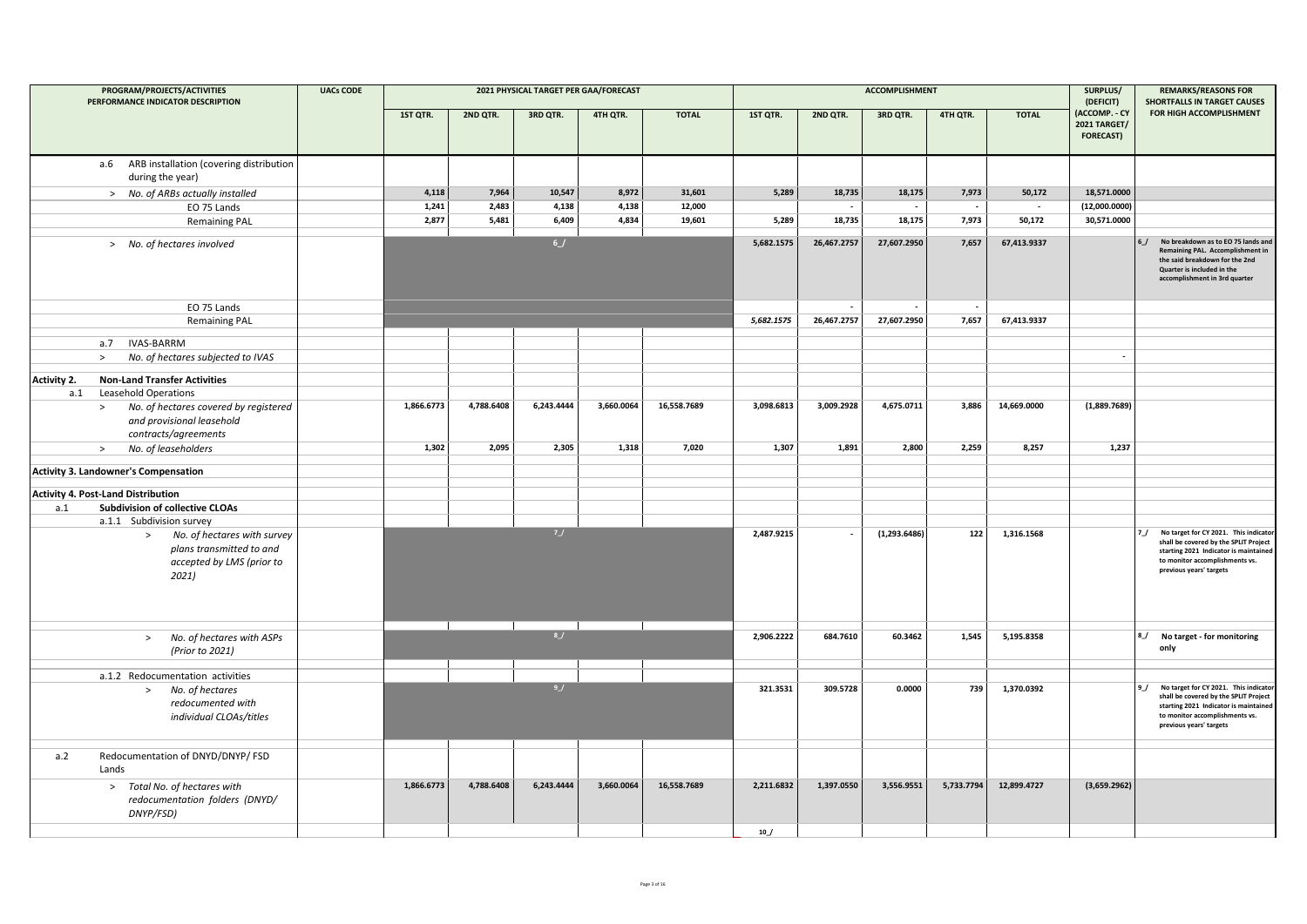| PROGRAM/PROJECTS/ACTIVITIES<br>PERFORMANCE INDICATOR DESCRIPTION                                                                         | <b>UACs CODE</b> |            |            |            | 2021 PHYSICAL TARGET PER GAA/FORECAST |                                      |                          |                | ACCOMPLISHMENT           |                |              | SURPLUS/<br>(DEFICIT)                                    | <b>REMARKS/REASONS FOR</b><br><b>SHORTFALLS IN TARGET CAUSES</b> |
|------------------------------------------------------------------------------------------------------------------------------------------|------------------|------------|------------|------------|---------------------------------------|--------------------------------------|--------------------------|----------------|--------------------------|----------------|--------------|----------------------------------------------------------|------------------------------------------------------------------|
|                                                                                                                                          |                  | 1ST QTR.   | 2ND QTR.   | 3RD QTR.   | 4TH QTR.                              | <b>TOTAL</b>                         | 1ST QTR.                 | 2ND QTR.       | 3RD QTR.                 | 4TH QTR.       | <b>TOTAL</b> | (ACCOMP. - CY<br><b>2021 TARGET/</b><br><b>FORECAST)</b> | FOR HIGH ACCOMPLISHMENT                                          |
| > Total No. of hectares with<br>redocumentation folders (DNYD/<br>DNYP)                                                                  |                  | 523.9807   | 1,165.8405 | 2,460.7346 | 1,450.9045                            | 5,601.4603                           | 176.2261                 | 661.2243       | 463.3654                 | (446.5198)     | 854.2960     | (4,747.1643)                                             | 10_/ Accomplishment has no<br>breakdown as to DNYD/DNYP<br>lands |
| a.2.1 DNYD lands<br>No. of hectares with Re-<br>$\geq$<br>documentation Folders<br>(Requiring Survey and not<br><b>Requiring Survey)</b> |                  | 443.4232   | 1,046.6829 | 2,175.1021 | 1,279.2165                            | 4,944.4247                           | $\blacksquare$           | $\blacksquare$ | $\overline{\phantom{a}}$ | $\sim$         | $\sim$       |                                                          |                                                                  |
| a.2.1.1 Requiring Survey<br>> No. of hectares with<br>Re-documentation<br>folders                                                        |                  | 288.3095   | 604.9917   | 1,497.6117 | 911.2488                              | 3,302.1617                           |                          |                |                          |                | $\sim$       |                                                          |                                                                  |
| a.2.1.2 Not Requiring Survey<br>> No. of hectares with<br>Re-documentation<br>folders                                                    |                  | 155.1137   | 441.6912   | 677.4904   | 367.9677                              | 1,642.2630                           |                          |                |                          |                | $\sim$       |                                                          |                                                                  |
| a.2.2 DNYP Lands<br>No. of hectares with Re-<br>$\geq$<br>documentation folders<br>(Requiring Survey and not<br><b>Requiring Survey)</b> |                  | 80.5575    | 119.1576   | 285.6325   | 171.6880                              | 657.0356                             | $\overline{\phantom{a}}$ |                |                          |                | $\sim$       |                                                          |                                                                  |
| a.2.2.1 Requiring Survey<br>> No. of hectares with<br>Re-documentation<br>folders                                                        |                  | 22.7451    | 52.0539    | 144.2017   | 124.7248                              | 343.7255                             |                          |                |                          | $\sim$         | $\sim$       |                                                          |                                                                  |
| a.2.2.2 Not Requiring Survey<br>> No. of hectares with<br>Re-documentation<br>folders                                                    |                  | 57.8124    | 67.1037    | 141.4308   | 46.9632                               | $\overline{\phantom{a}}$<br>313.3101 |                          |                |                          | $\blacksquare$ | $\sim$       |                                                          |                                                                  |
| a.2.3 FSD Lands<br>No. of hectares with Re-<br>$\geq$<br>documentation folders<br>(Requiring Survey and not<br><b>Requiring Survey)</b>  |                  | 1,342.6966 | 3,622.8003 | 3,782.7098 | 2,209.1019                            | 10,957.3086                          | 11/<br>2,035.4571        | 735.8307       | 3,093.5897               | 6,180.2992     | 12,045.1767  | 1,087.8681                                               | 11_/ No breakdown as to<br>requiring/not requiring survey        |
| a.2.3.1 Requiring Survey<br>> No. of hectares with<br>Redocumentation<br>folders                                                         |                  | 429.1811   | 826.5037   | 1,232.9838 | 868.6023                              | 3,357.2709                           |                          |                |                          |                | $\sim$       |                                                          |                                                                  |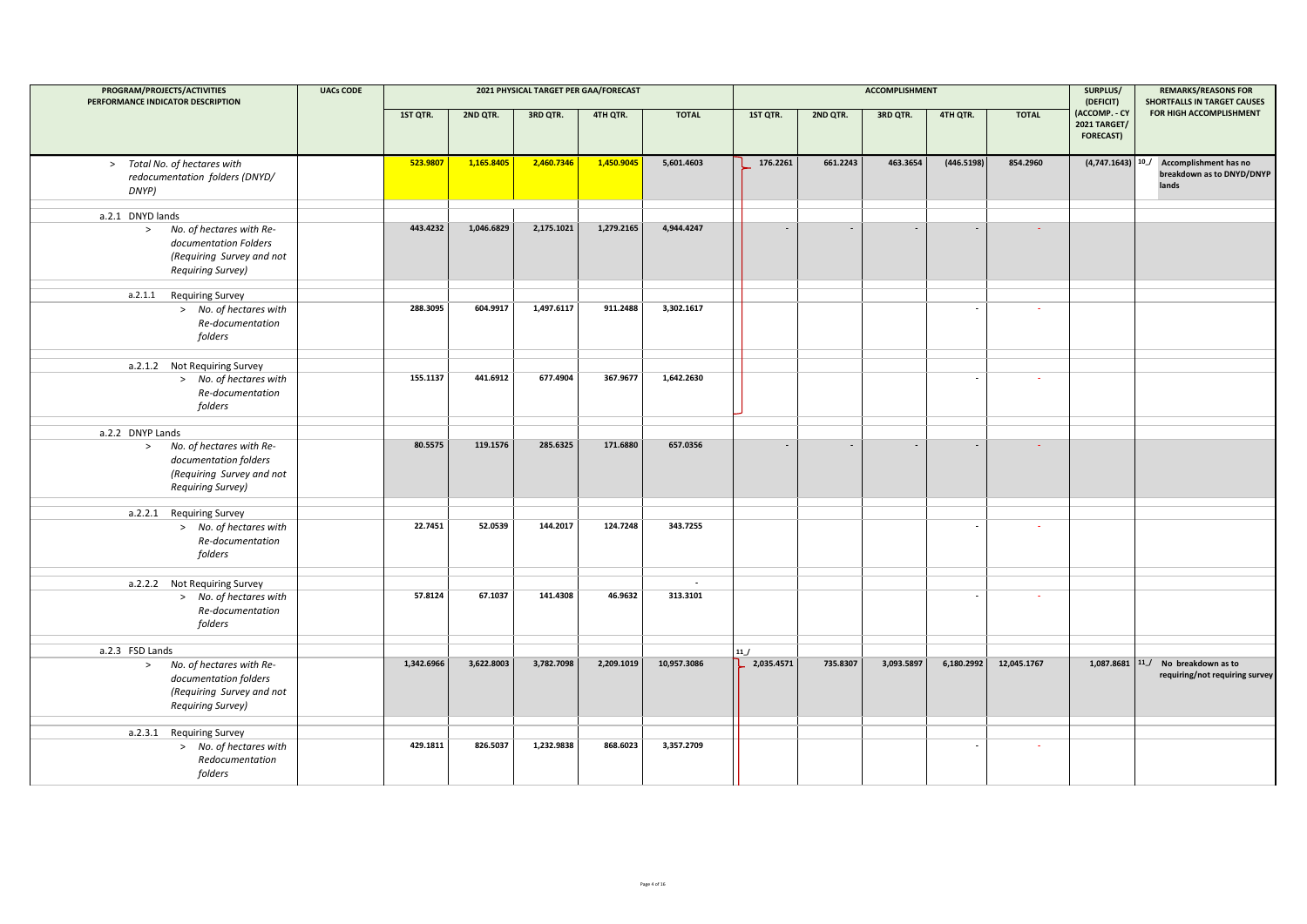|     | PROGRAM/PROJECTS/ACTIVITIES<br>PERFORMANCE INDICATOR DESCRIPTION                                                                                            | <b>UACs CODE</b> |          |            | 2021 PHYSICAL TARGET PER GAA/FORECAST |            |              |            |            | <b>ACCOMPLISHMENT</b>    |           |                          | SURPLUS/<br>(DEFICIT)                                    | <b>REMARKS/REASONS FOR</b><br><b>SHORTFALLS IN TARGET CAUSES</b>                                                                   |
|-----|-------------------------------------------------------------------------------------------------------------------------------------------------------------|------------------|----------|------------|---------------------------------------|------------|--------------|------------|------------|--------------------------|-----------|--------------------------|----------------------------------------------------------|------------------------------------------------------------------------------------------------------------------------------------|
|     |                                                                                                                                                             |                  | 1ST QTR. | 2ND QTR.   | 3RD QTR.                              | 4TH QTR.   | <b>TOTAL</b> | 1ST QTR.   | 2ND QTR.   | 3RD QTR.                 | 4TH QTR.  | <b>TOTAL</b>             | (ACCOMP. - CY<br><b>2021 TARGET/</b><br><b>FORECAST)</b> | FOR HIGH ACCOMPLISHMENT                                                                                                            |
|     | a.2.3.2 Not Requiring Survey                                                                                                                                |                  |          |            |                                       |            |              |            |            |                          |           |                          |                                                          |                                                                                                                                    |
|     | > No. of hectares with<br>Re-documentation<br>folders                                                                                                       |                  | 913.5155 | 2,796.2966 | 2,549.7260                            | 1,340.4996 | 7,600.0377   |            |            |                          |           | $\sim$                   |                                                          |                                                                                                                                    |
| a.3 | Preparation of LADIS                                                                                                                                        |                  |          |            |                                       |            |              |            |            |                          |           |                          |                                                          |                                                                                                                                    |
|     | No. of ARBs with LADIS<br>$\geq$                                                                                                                            |                  | 4,637    | 5,359      | 6,481                                 | 4,011      | 20.488       | 5,068      | 3,612      | 8,127                    | 6,216     | 23,023                   | 2,535                                                    |                                                                                                                                    |
|     | Area involved (in ha)<br>$\geq$                                                                                                                             |                  |          |            | 12 J                                  |            |              | 7,341.6389 | 4,400.3021 | 10,918                   | (22, 660) |                          |                                                          | 12_/ No target- for monitoring<br>only                                                                                             |
| a.4 | Installation of Uninstalled ARBs (covering<br>accumulated/previous year's backlog<br>involving contentious landholdings)                                    |                  |          |            |                                       |            |              |            |            |                          |           |                          |                                                          |                                                                                                                                    |
|     | No. of installed ARBs<br>$\geq$                                                                                                                             |                  | 1,310    | 3,001      | 2,781                                 | 1,990      | 9,081        | 2,122      | 543        | $\overline{\phantom{a}}$ | 3,477     | 6,142                    | (2,939)                                                  |                                                                                                                                    |
|     | Area involved (in ha)<br>$\geq$                                                                                                                             |                  |          |            | 13 J                                  |            |              | 2,377.0760 | 273.6620   |                          | (2,651)   | $\overline{\phantom{a}}$ |                                                          | 13_/ No target - for monitoring<br>only                                                                                            |
|     | Activity 5. Supervision and Management of systems and<br>procedures relative to tenurial security program                                                   |                  |          |            | 14                                    |            |              |            |            |                          |           |                          |                                                          | 14_/ Included in BLTI's 2021 WFP                                                                                                   |
|     | Activity 6.Foreign-Assisted Projects - Support to<br>Parcelization of Lands for individual Titling (SPLIT) Project<br>(Activity is contained in BLTI's WFP) |                  |          |            |                                       |            |              |            |            |                          |           |                          |                                                          |                                                                                                                                    |
| a.1 | Validation of Collective CLOAs                                                                                                                              |                  |          |            |                                       |            |              |            |            |                          |           |                          |                                                          |                                                                                                                                    |
|     | No. of CLOAs Validated<br>$\geq$                                                                                                                            |                  |          |            | 15/                                   |            |              |            |            |                          | 13,970    | 13,970                   | 13,970.0000 15                                           | No data specified by sector<br>concerned on targetl;<br>Activities are contained in the<br>Projects' WFP document                  |
| a.2 | Subdivision Survey of Collective CLOAs                                                                                                                      |                  |          |            |                                       |            |              |            |            |                          |           |                          |                                                          |                                                                                                                                    |
|     | No. of hectares of SR Transmitted &<br>$\geq$<br>Accepted by LMS                                                                                            |                  |          |            | 16/                                   |            |              |            |            |                          | 8,915     | 8.915.0000               | 8,915.0000 16                                            | No data specified by sector<br>concerned on targetl;<br>Activities are contained in the<br>Projects' WFP document                  |
| a.3 | Redocumentation into Individual Titles                                                                                                                      |                  |          |            |                                       |            |              |            |            |                          |           |                          |                                                          |                                                                                                                                    |
|     | No. of hectares with Individual<br>$\geq$<br>CLOAs Issued                                                                                                   |                  |          |            | 17                                    |            |              |            |            |                          | 39,064    | 39,064.0000              |                                                          | 39,064.0000 17_/ No data specified by sector<br>concerned on targetl;<br>Activities are contained in the<br>Projects' WFP document |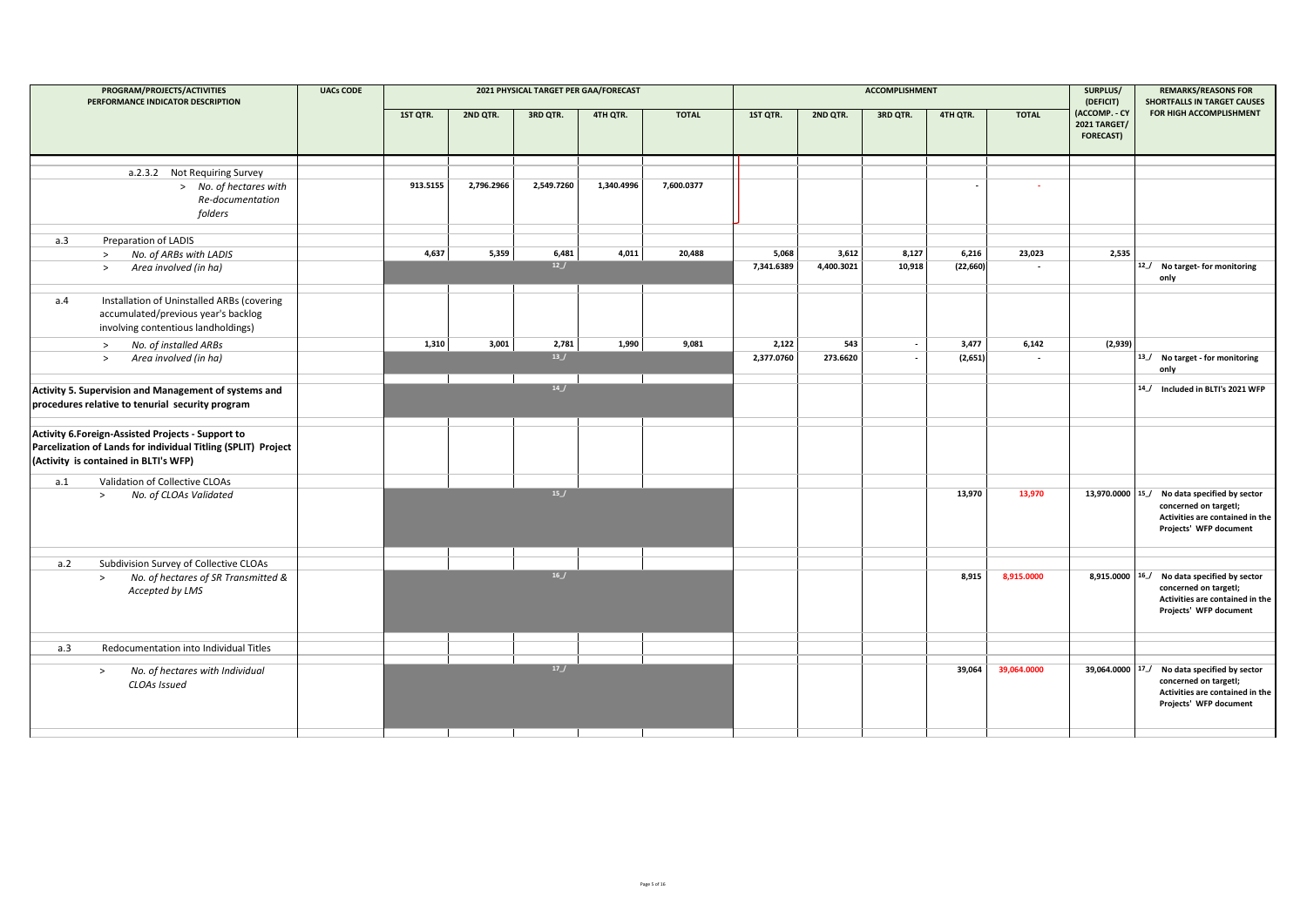| PROGRAM/PROJECTS/ACTIVITIES<br>PERFORMANCE INDICATOR DESCRIPTION                                                     | <b>UACs CODE</b> |          |          |          | 2021 PHYSICAL TARGET PER GAA/FORECAST |              |          |                                             | <b>ACCOMPLISHMENT</b> |          |              | SURPLUS/<br>(DEFICIT)                                    | <b>REMARKS/REASONS FOR</b><br><b>SHORTFALLS IN TARGET CAUSES</b>                                                                                                                                     |
|----------------------------------------------------------------------------------------------------------------------|------------------|----------|----------|----------|---------------------------------------|--------------|----------|---------------------------------------------|-----------------------|----------|--------------|----------------------------------------------------------|------------------------------------------------------------------------------------------------------------------------------------------------------------------------------------------------------|
|                                                                                                                      |                  | 1ST QTR. | 2ND QTR. | 3RD QTR. | 4TH QTR.                              | <b>TOTAL</b> | 1ST QTR. | 2ND QTR.                                    | 3RD QTR.              | 4TH QTR. | <b>TOTAL</b> | (ACCOMP. - CY<br><b>2021 TARGET/</b><br><b>FORECAST)</b> | FOR HIGH ACCOMPLISHMENT                                                                                                                                                                              |
| PROGRAM 2: AGRARIAN JUSTICE DELIVERY PROGRAM                                                                         |                  |          |          |          |                                       |              |          |                                             |                       |          |              |                                                          |                                                                                                                                                                                                      |
| <b>PART A</b>                                                                                                        |                  |          |          |          |                                       |              |          |                                             |                       |          |              |                                                          |                                                                                                                                                                                                      |
| ORGANIZATIONAL OUTCOME                                                                                               |                  |          |          |          |                                       |              |          |                                             |                       |          |              |                                                          |                                                                                                                                                                                                      |
| Percent reduction of pending cases (DARAB<br>1.<br>Cases)                                                            |                  |          |          |          | 100%                                  | 100%         |          | TO BE DETERMINED DURING THE END OF THE YEAR |                       |          | 100.00%      | $\overline{\phantom{a}}$                                 |                                                                                                                                                                                                      |
| <b>Beginning pending cases (December 31,</b><br>а.<br>2021                                                           |                  |          |          |          |                                       |              |          |                                             |                       |          | 409          |                                                          |                                                                                                                                                                                                      |
| <b>Resolved pending cases (from beg.</b><br>b.<br>Pending cases-as of Jan. 2021)                                     |                  |          |          |          |                                       |              |          |                                             |                       |          | 409          |                                                          |                                                                                                                                                                                                      |
| <b>Pending cases (December 31, 2021)</b><br>c.                                                                       |                  |          |          |          |                                       |              |          |                                             |                       |          | $\sim$       |                                                          |                                                                                                                                                                                                      |
| ORGANIZATIONAL OUTPUT                                                                                                |                  |          |          |          |                                       |              |          |                                             |                       |          |              |                                                          |                                                                                                                                                                                                      |
| <b>Case Resolution</b><br>1.                                                                                         |                  |          |          |          |                                       |              |          |                                             |                       |          |              |                                                          |                                                                                                                                                                                                      |
| <b>Resolution Rate of Agrarian-</b><br>Related Cases (DARAB and ALI<br>Cases)                                        |                  | 83.00%   | 83.00%   | 83.00%   | 83.00%                                | 83.00%       | 71.11%   | 70.11%                                      | 72.09%                | 87.69%   | 95.65%       | 12.65%                                                   | There is an adjustment in<br>reported accomplishment vs. the<br>previously submitted 95.78%.                                                                                                         |
|                                                                                                                      |                  |          |          |          |                                       |              |          |                                             |                       |          |              |                                                          | The resolution rates for the second<br>and 3rd quarters have been revised<br>owing to the number of pending<br>cases that were inadvertently not<br>included in the caseload for the said<br>periods |
| <b>Total caseload (DARAB</b><br>and ALI cases)                                                                       |                  | 12,616   | 19,427   | 22,046   | 21,000                                | 59,485       |          |                                             |                       |          |              |                                                          |                                                                                                                                                                                                      |
| Total accomplishment<br>(DARAB and ALI cases)                                                                        |                  |          |          |          |                                       |              | 8,971    | 13,621                                      | 15,893                | 18,414   | 56,899       |                                                          |                                                                                                                                                                                                      |
| <b>DARAB Cases</b><br>а.                                                                                             |                  |          |          |          |                                       |              |          |                                             |                       |          |              |                                                          |                                                                                                                                                                                                      |
| % Resolution rate of<br>agrarian-related cases                                                                       |                  | 80.00%   | 80.00%   | 80.00%   | 80.00%                                | 80.00%       | 57.38%   | 66.73%                                      | 68.52%                | 92.91%   | 97.55%       | 17.55%                                                   |                                                                                                                                                                                                      |
| Caseload<br>$\rightarrow$                                                                                            |                  | 5,099    | 8,423    | 9,914    | 8,093                                 | 23,433       |          |                                             |                       |          | $\sim$       |                                                          |                                                                                                                                                                                                      |
| Accomplishment<br>$\geq$                                                                                             |                  |          |          |          |                                       |              | 2,926    | 5,621                                       | 6,793                 | 7,519    | 22,859       |                                                          |                                                                                                                                                                                                      |
| <b>ALI Cases</b><br>b.                                                                                               |                  |          |          |          |                                       |              |          |                                             |                       |          |              |                                                          |                                                                                                                                                                                                      |
| % Resolution rate of<br>agrarian-related cases (ALI)                                                                 |                  | 85%      | 85%      | 85%      | 85%                                   | 85%          | 80%      | 73%                                         | 75%                   | 84%      | 94.42%       | 9.42%                                                    |                                                                                                                                                                                                      |
| Caseload<br>$\geq$                                                                                                   |                  | 7,517    | 11,004   | 12,132   | 12,907                                | 36,052       |          |                                             |                       |          | $\sim$       |                                                          |                                                                                                                                                                                                      |
| $\rightarrow$<br>Accomplishment                                                                                      |                  |          |          |          |                                       |              | 6,045    | 8,000                                       | 9,100                 | 10,895   | 34,040       |                                                          |                                                                                                                                                                                                      |
| 2.<br>Percentage of Cases Handled with Agrarian<br>Legal Assistance in Judicial and Quasi-<br><b>Judicial Courts</b> |                  | 78.00%   | 78.00%   | 78.00%   | 78.00%                                | 78.00%       | 66.22%   | 78.92%                                      | 74.22%                | 91.82%   | 94.35%       | 16.35%                                                   | The performance rates per<br>quarter have been revised owing<br>to the number of pending cases<br>that were inadvertently not<br>included in the caseload for the<br>said periods.                   |
| <b>Total Caseload</b><br>$\rightarrow$                                                                               |                  | 4,094    | 6,545    | 6,517    | 4,915                                 | 18,257       |          |                                             |                       |          |              |                                                          |                                                                                                                                                                                                      |
| $\,>\,$<br><b>Total Accomplishment</b>                                                                               |                  |          |          |          |                                       |              | 2,711    | 5,165                                       | 4,837                 | 4,513    | 17,226       |                                                          |                                                                                                                                                                                                      |
|                                                                                                                      |                  |          |          |          |                                       |              |          |                                             |                       |          |              |                                                          |                                                                                                                                                                                                      |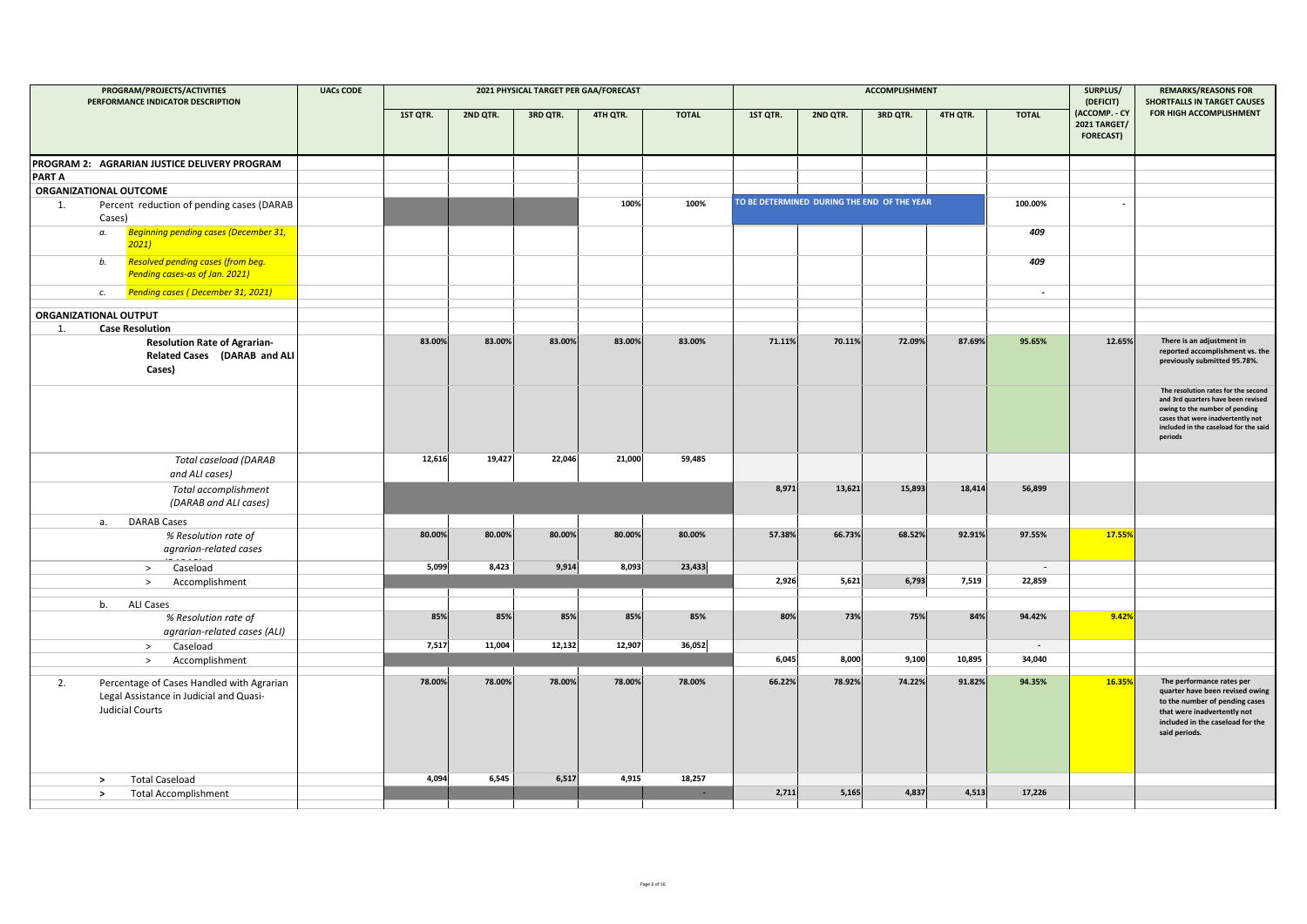| PROGRAM/PROJECTS/ACTIVITIES<br>PERFORMANCE INDICATOR DESCRIPTION                                                | <b>UACs CODE</b> |          |          |          | 2021 PHYSICAL TARGET PER GAA/FORECAST |                          |          |          | <b>ACCOMPLISHMENT</b> |          |              | SURPLUS/<br>(DEFICIT)                                    | <b>REMARKS/REASONS FOR</b><br><b>SHORTFALLS IN TARGET CAUSES</b>                   |
|-----------------------------------------------------------------------------------------------------------------|------------------|----------|----------|----------|---------------------------------------|--------------------------|----------|----------|-----------------------|----------|--------------|----------------------------------------------------------|------------------------------------------------------------------------------------|
|                                                                                                                 |                  | 1ST QTR. | 2ND QTR. | 3RD QTR. | 4TH QTR.                              | <b>TOTAL</b>             | 1ST QTR. | 2ND QTR. | 3RD QTR.              | 4TH QTR. | <b>TOTAL</b> | (ACCOMP. - CY<br><b>2021 TARGET/</b><br><b>FORECAST)</b> | FOR HIGH ACCOMPLISHMENT                                                            |
| <b>Judicial Courts</b><br>а.                                                                                    |                  |          |          |          |                                       |                          |          |          |                       |          |              |                                                          |                                                                                    |
| Percentage of Cases<br>$\,>$<br>handled with agrarian legal<br>assistance in Judicial Courts                    |                  | 75.00%   | 75.00%   | 75.00%   | 75.00%                                | 75.00%                   | 11.24%   | 20.60%   | 18.32%                | 22.72%   | 51.18%       | $-23.82%$                                                |                                                                                    |
| Caseload                                                                                                        |                  | 845      | 971      | 819      | 515.000                               | 1,098                    |          |          |                       |          |              |                                                          |                                                                                    |
| Accomplishment                                                                                                  |                  |          |          |          |                                       |                          | 95       | 200      | 150                   | 117      | 562          |                                                          |                                                                                    |
| Quasi-Judicial Courts<br>b.                                                                                     |                  |          |          |          |                                       |                          |          |          |                       |          |              |                                                          |                                                                                    |
| Percentage of Cases<br>$\geq$<br>handled with agrarian legal<br>assistance in Quasi-Judicial<br>Courts          |                  | 80.00%   | 80.00%   | 80.00%   | 80.00%                                | 80.00%                   | 80.52%   | 89.07%   | 82.26%                | 99.91%   | 97.12%       | 17.12%                                                   |                                                                                    |
| Caseload                                                                                                        |                  | 3,249    | 5,574    | 5,698    | 4,400.000                             | 17,159                   |          |          |                       |          |              |                                                          |                                                                                    |
| Accomplishment                                                                                                  |                  |          |          |          |                                       |                          | 2,616    | 4,965    | 4,687                 | 4,396    | 16,664       |                                                          |                                                                                    |
| Part B                                                                                                          |                  |          |          |          |                                       |                          |          |          |                       |          |              |                                                          |                                                                                    |
| <b>MAJOR PROGRAMS/PROJECTS</b>                                                                                  |                  |          |          |          |                                       |                          |          |          |                       |          |              |                                                          |                                                                                    |
| PROGRAM 2: AGRARIAN JUSTICE DELIVERY PROGRAM<br>(AJDP)                                                          |                  |          |          |          |                                       |                          |          |          |                       |          |              |                                                          |                                                                                    |
| Supervision and Management for effective delivery<br>1.<br>of legal services and adjudication of agrarian cases |                  |          |          |          |                                       |                          |          |          |                       |          |              |                                                          |                                                                                    |
| <b>Adjudication of Agrarian Reform Cases (AARC)</b>                                                             |                  |          |          |          |                                       |                          |          |          |                       |          |              |                                                          |                                                                                    |
| <b>Case Resolution</b><br>2.1                                                                                   |                  |          |          |          |                                       |                          | 18       |          |                       |          |              |                                                          |                                                                                    |
| No. of cases resolved (accomp. vs.<br>$\geq$<br>forecast)                                                       |                  | 2,379    | 6,067    | 6,072    | 3,723                                 | 18,241                   | 2,926    | 5,621    | 6,793                 | 7,519    | 22,859       |                                                          | 4,618 18 No breakdown as to<br>accomplishment on resolution<br>of regular and just |
| No. of cases resolved (accomp. vs.<br>$\,>$<br>caseload)                                                        |                  | 5,099    | 8,423    | 9,914    | 8,093                                 | 23,433                   | 2,926    | 5,621    | 6,793                 | 7,519    | 22,859       | (574)                                                    | compensation cases                                                                 |
|                                                                                                                 |                  |          |          |          |                                       |                          |          |          |                       |          |              | 8,093                                                    |                                                                                    |
| <b>Regular Cases</b><br>а.                                                                                      |                  |          |          |          |                                       |                          |          |          |                       |          |              |                                                          |                                                                                    |
| No. of cases resolved<br>$\rightarrow$<br>(accomp. vs. forecast)                                                |                  | 2,322    | 5,917    | 5,919    | 3,646                                 | 17,804                   |          |          |                       |          |              |                                                          |                                                                                    |
| No. of cases resolved<br>$\geq$<br>(accomp. vs. caseload)                                                       |                  |          |          |          |                                       | $\overline{\phantom{a}}$ |          |          |                       |          |              |                                                          |                                                                                    |
|                                                                                                                 |                  |          |          |          |                                       |                          |          |          |                       |          |              |                                                          |                                                                                    |
| Just Compensation<br>b.<br>No. of cases resolved<br>$\, >$<br>(accomp. vs. forecast)                            |                  | 57       | 150      | 153      | 77                                    | 437                      |          |          |                       |          |              |                                                          |                                                                                    |
|                                                                                                                 |                  |          |          |          |                                       |                          |          |          |                       |          |              |                                                          |                                                                                    |
| 2.2<br>Mediation                                                                                                |                  |          |          |          |                                       |                          |          |          |                       |          |              |                                                          |                                                                                    |
| Cases disposal thru Conference (Mandatory<br>Settlement Proceeding or ADR)                                      |                  |          |          |          |                                       |                          |          |          |                       |          |              |                                                          |                                                                                    |
| No. of Alternative Dispute Resolution<br>$\,>$<br>(ADR) Conferences conducted                                   |                  | 2,025    | 5,611    | 5,612    | 3,365                                 | 16,613                   | 2,849    | 4,904    | 5,738                 | 5,254    | 18,745       | 2,132                                                    |                                                                                    |
|                                                                                                                 |                  |          |          |          |                                       |                          |          |          |                       |          |              |                                                          |                                                                                    |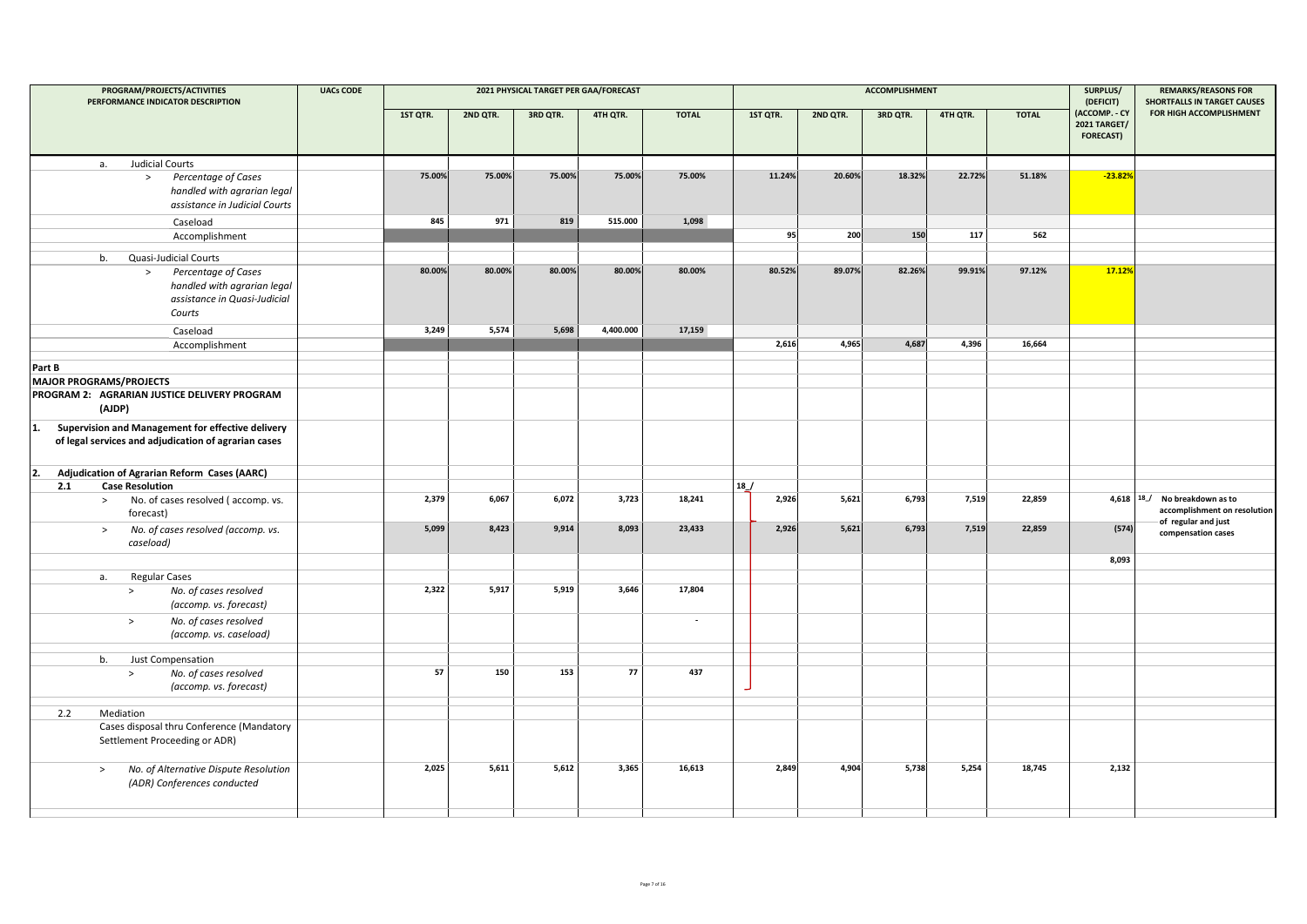|             | PROGRAM/PROJECTS/ACTIVITIES<br>PERFORMANCE INDICATOR DESCRIPTION                                     | <b>UACs CODE</b> |          |          | 2021 PHYSICAL TARGET PER GAA/FORECAST |          |              |          |          | <b>ACCOMPLISHMENT</b> |          |              | SURPLUS/<br>(DEFICIT)                                    | <b>REMARKS/REASONS FOR</b><br><b>SHORTFALLS IN TARGET CAUSES</b> |
|-------------|------------------------------------------------------------------------------------------------------|------------------|----------|----------|---------------------------------------|----------|--------------|----------|----------|-----------------------|----------|--------------|----------------------------------------------------------|------------------------------------------------------------------|
|             |                                                                                                      |                  | 1ST QTR. | 2ND QTR. | 3RD QTR.                              | 4TH QTR. | <b>TOTAL</b> | 1ST QTR. | 2ND QTR. | 3RD QTR.              | 4TH QTR. | <b>TOTAL</b> | (ACCOMP. - CY<br><b>2021 TARGET/</b><br><b>FORECAST)</b> | FOR HIGH ACCOMPLISHMENT                                          |
| 2.3         | Post-Judgment                                                                                        |                  |          |          |                                       |          |              |          |          |                       |          |              |                                                          |                                                                  |
|             | Post-Judgment Proceedings (MR, Notice of<br>Appeal, Petition for Relief, etc.)                       |                  |          |          |                                       |          |              |          |          |                       |          |              |                                                          |                                                                  |
|             | No. of Post-judgment order/<br>$\,>$<br>resolution issued promulgated                                |                  | 636      | 1,351    | 1,358                                 | 903      | 4,248        | 631      | 980      | 944                   | 1,223    | 3,778        | (470)                                                    |                                                                  |
| 2.4         | Execution/ Implementation                                                                            |                  |          |          |                                       |          |              |          |          |                       |          |              |                                                          |                                                                  |
|             | No. of Resolution/ Decision / Orders<br>$\geq$<br>executed/implemented                               |                  | 1,106    | 3,088    | 3,092                                 | 1.848    | 9,134        | 1,572    | 2,728    | 2,915                 | 3,020    | 10,235       | 1,101                                                    |                                                                  |
| 2.5         | <b>LAD-related Activities</b>                                                                        |                  |          |          |                                       |          |              |          |          |                       |          |              |                                                          |                                                                  |
|             | 2.5.1 Administration of Oaths/ Affirmation                                                           |                  |          |          |                                       |          |              |          |          |                       |          |              |                                                          |                                                                  |
|             | No. of Oaths/ Affirmation<br>$\, >$<br>administered; Reports<br>prepared per AO 5, Series of<br>2011 |                  | 369      | 1,055    | 1,091                                 | 610      | 3,125        | 486      | 1,895    | 1,514                 | 4,040    | 7,935        | 4,810                                                    |                                                                  |
|             | 2.5.2 Implementation of Writ of<br>Installation                                                      |                  |          |          |                                       |          |              |          |          |                       |          |              |                                                          |                                                                  |
|             | No. of Writs of installation<br>$\,>$<br>personally served                                           |                  | 267      | 774      | 803                                   | 448      | 2,292        | 342      | 2,674    | 747                   | 1,224    | 4,987        | 2,695                                                    |                                                                  |
| 2.6         | Case Deliberation (For DARAB-CO only)                                                                |                  |          |          |                                       |          |              |          |          |                       |          |              |                                                          |                                                                  |
|             | No. of case matrices deliberated<br>$\geq$                                                           |                  | 24       | 24       | 24                                    | 24       | 96           | 125      | 132      | 88                    | 57       | 402          | 306                                                      |                                                                  |
|             |                                                                                                      |                  |          |          |                                       |          |              |          |          |                       |          |              |                                                          |                                                                  |
| 2.7         | Review for Concurrence (For DARAB-CO<br>only)                                                        |                  |          |          |                                       |          |              |          |          |                       |          |              |                                                          |                                                                  |
|             | No. of Decisions, Resolutions and<br>$\,>$<br>Orders reviewed for concurrence                        |                  | 600      | 600      | 600                                   | 600      | 2,400        | 404      | 604      | 559                   | 421      | 1,988        | (412)                                                    |                                                                  |
| 3.<br>(ALI) | Resolution of Agrarian Law Implementation Cases                                                      |                  |          |          |                                       |          |              |          |          |                       |          |              |                                                          |                                                                  |
| 3.1         | Resolution of Cases (Regular ALI)                                                                    |                  |          |          |                                       |          |              |          |          |                       |          |              |                                                          |                                                                  |
|             | No. of Cases processed/disposed<br>a.<br>(accomp. vs. forecast)                                      |                  | 3,734    | 6,507    | 6,478                                 | 2,013    | 18,732       | 6,045    | 8,000    | 7,004                 | 10,495   | 31,544       | 12,812                                                   |                                                                  |
|             | No. of cases resolved / disposed<br>(accomp. vs. caseload)                                           |                  | 7,517    | 11,004   | 10,103                                | 23,053   | 33,548       | 6,045    | 8,000    | 7,004                 | 10,495   | 31,544       | (2,004)                                                  |                                                                  |
|             | b. Disposition on Post-Resolution<br>(DARRO and DARCO only)                                          |                  |          |          |                                       |          |              |          |          |                       |          |              |                                                          |                                                                  |
|             | > No. of Cases processed and disposed<br>(Motion for Reconsideration)                                |                  | 72       | 124      | 143                                   | 36       | 375          | 255      | 785      | 1,056                 | 400      | 2,496        | 2,121                                                    |                                                                  |
|             | c. Implementation                                                                                    |                  |          |          |                                       |          |              |          |          |                       |          |              |                                                          |                                                                  |
|             | > No. of Order of Implementation<br>processed and disposed (BALA only)                               |                  | 82       | 140      | 140                                   | 38       | 400          | 33       | 56       | 1,065                 | (558)    | 596          | 196                                                      |                                                                  |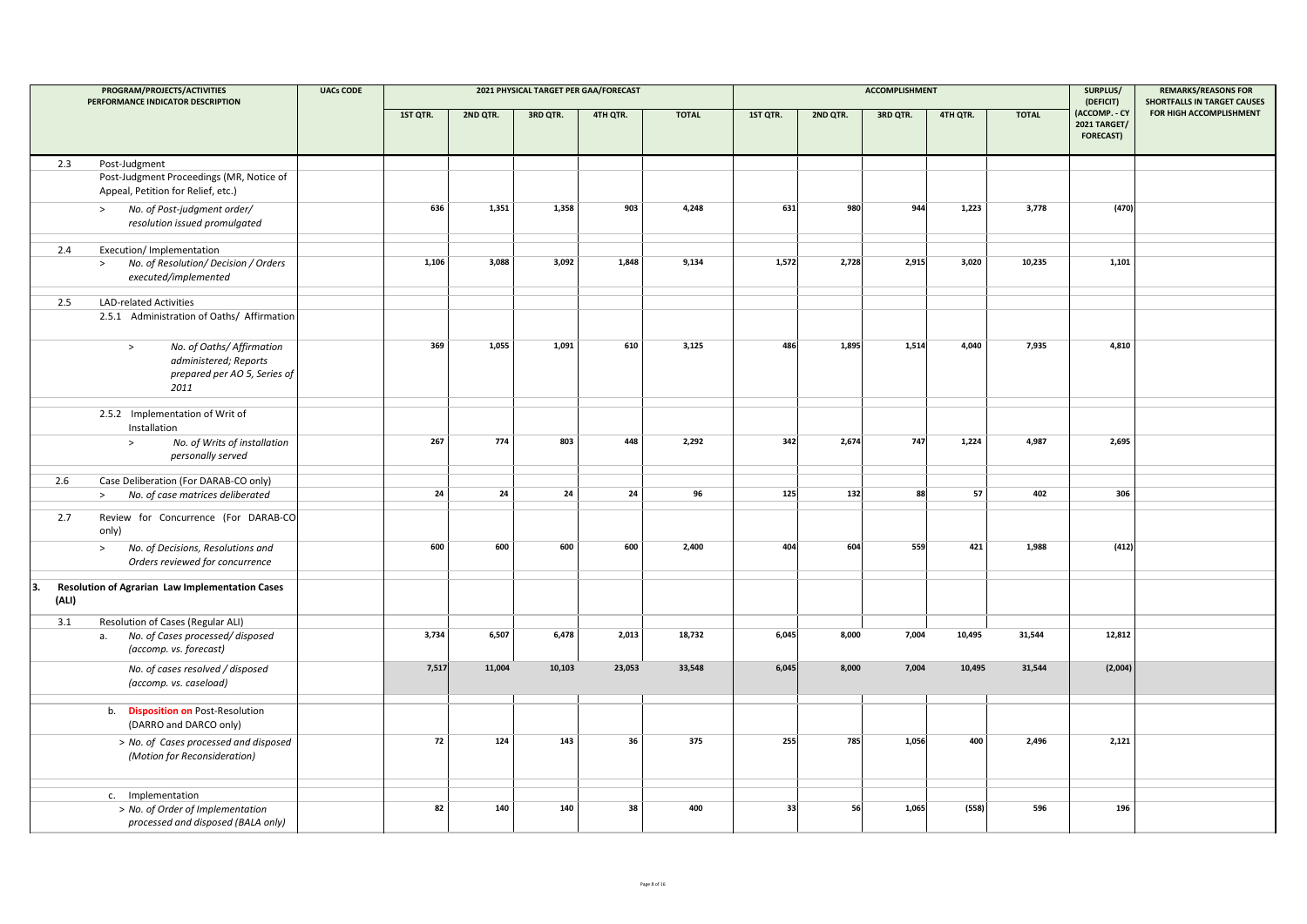|     | PROGRAM/PROJECTS/ACTIVITIES<br>PERFORMANCE INDICATOR DESCRIPTION                                                             | <b>UACs CODE</b> |            |            | 2021 PHYSICAL TARGET PER GAA/FORECAST |                         |              |                |          | <b>ACCOMPLISHMENT</b> |          |                          | SURPLUS/<br>(DEFICIT)                                    | <b>REMARKS/REASONS FOR</b><br><b>SHORTFALLS IN TARGET CAUSES</b> |
|-----|------------------------------------------------------------------------------------------------------------------------------|------------------|------------|------------|---------------------------------------|-------------------------|--------------|----------------|----------|-----------------------|----------|--------------------------|----------------------------------------------------------|------------------------------------------------------------------|
|     |                                                                                                                              |                  | 1ST QTR.   | 2ND QTR.   | 3RD QTR.                              | 4TH QTR.                | <b>TOTAL</b> | 1ST QTR.       | 2ND QTR. | 3RD QTR.              | 4TH QTR. | <b>TOTAL</b>             | (ACCOMP. - CY<br><b>2021 TARGET/</b><br><b>FORECAST)</b> | FOR HIGH ACCOMPLISHMENT                                          |
| 3.2 | Land Transfer Clearances (Provincial office<br>Only)                                                                         |                  |            |            |                                       |                         |              |                |          |                       |          |                          |                                                          |                                                                  |
|     | No. of Clearances processed (accomp.<br>$\geq$<br>vs. forecast)                                                              |                  | 3,036      | 5,321      | 5,322                                 | 1,562                   | 15,241       | 7,103          | 8,704    | 7,660                 | 7,971    | 31,438                   | 16,197                                                   |                                                                  |
| 3.3 | Referral Cases (Regional and Provincial<br>Offices)                                                                          |                  |            |            |                                       |                         |              |                |          |                       |          |                          |                                                          |                                                                  |
|     | No. of Certifications issued (accomp.<br>><br>Vs forecast)                                                                   |                  | 84         | 149        | 149                                   | 53                      | 435          | 101            | 55       | 57                    | 96       | 309                      | (126)                                                    |                                                                  |
| 3.4 | Cancellation Applications (DARPO/DARCO)                                                                                      |                  |            |            |                                       |                         |              |                |          |                       |          |                          |                                                          |                                                                  |
|     | No. of Applications with<br>$\,>$<br>recommendations transmitted to<br><b>ULAO</b>                                           |                  | 429        | 1,620      | 1,526                                 | 532                     | 4,107        | 281            | 481      | 357                   | 1,292    | 2,411                    | (1,696)                                                  |                                                                  |
| 3.5 | Conversion/Exemption/ Exclusion (Special<br>ALI)                                                                             |                  |            |            |                                       |                         |              |                |          |                       |          |                          |                                                          |                                                                  |
|     | Summary of Conversion/Exemption/Exclusion/Post<br>Resolution (3.5.1.A + 3.5.1.B + 3.5.2 A + 3.5.2.B)                         |                  | 178        | 295        | 285                                   | 109                     | 867          | 270            | 435      | 168                   | 403      | 1,276                    | 409                                                      |                                                                  |
|     | 3.5.1 A. Resolution of Conversion (more<br>than 5 hectares for DARRO and more<br>than 5 hectares for DARCO)                  |                  |            |            |                                       |                         |              |                |          |                       |          | $\overline{\phantom{a}}$ |                                                          |                                                                  |
|     | No. of Application for<br>$\, >$<br>Conversion processed and<br>disposed                                                     |                  | 108        | 167        | 161                                   | 72                      | 508          | 151            | 183      | 92                    | 267      | 693                      | 185                                                      |                                                                  |
|     | 3.5.1 B. Post-Resolution (DARRO and<br>DARCO only)                                                                           |                  |            |            |                                       |                         |              |                |          |                       |          |                          |                                                          |                                                                  |
|     | No. of cases processed and<br>$\, >$<br>disposed                                                                             |                  | 20         | 35         | 34                                    | 11                      | 100          | 35             | 142      | 38                    | (37)     | 178                      | 78                                                       |                                                                  |
|     | 3.5.2 A. Resolution of Exemption/<br>Exclusion (not more than 5 hectares<br>for DARRO and more than 5 hectares<br>for DARCO) |                  |            |            |                                       |                         |              |                |          |                       |          |                          |                                                          |                                                                  |
|     | No. of application for<br>$\,>$<br>exemption/exclusion<br>processed and disposed                                             |                  | 39         | ${\bf 72}$ | 69                                    | 22                      | 202          | 78             | 98       | 30                    | 155      | 361                      | 159                                                      |                                                                  |
|     | 3.5.2 B. Post-Resolution for (DARRO and<br>DARCO only)                                                                       |                  |            |            |                                       |                         |              |                |          |                       |          |                          |                                                          |                                                                  |
|     | No. of cases processed and<br>$\, >$<br>disposed                                                                             |                  | ${\bf 11}$ | 21         | 21                                    | $\overline{\mathbf{4}}$ | 57           | 6 <sup>1</sup> | 12       |                       | 18       | 44                       | (13)                                                     |                                                                  |
| 3.6 | Monitoring of Granted Conversion (DARPO<br>only)                                                                             |                  |            |            |                                       |                         |              |                |          |                       |          |                          |                                                          |                                                                  |
|     | No. of Conversion Order Compliance<br>$\,>\,$<br>monitored                                                                   |                  | 155        | 286        | 281                                   | 90                      | 812          | 165            | 393      | 168                   | 316      | 1,042                    | 230                                                      |                                                                  |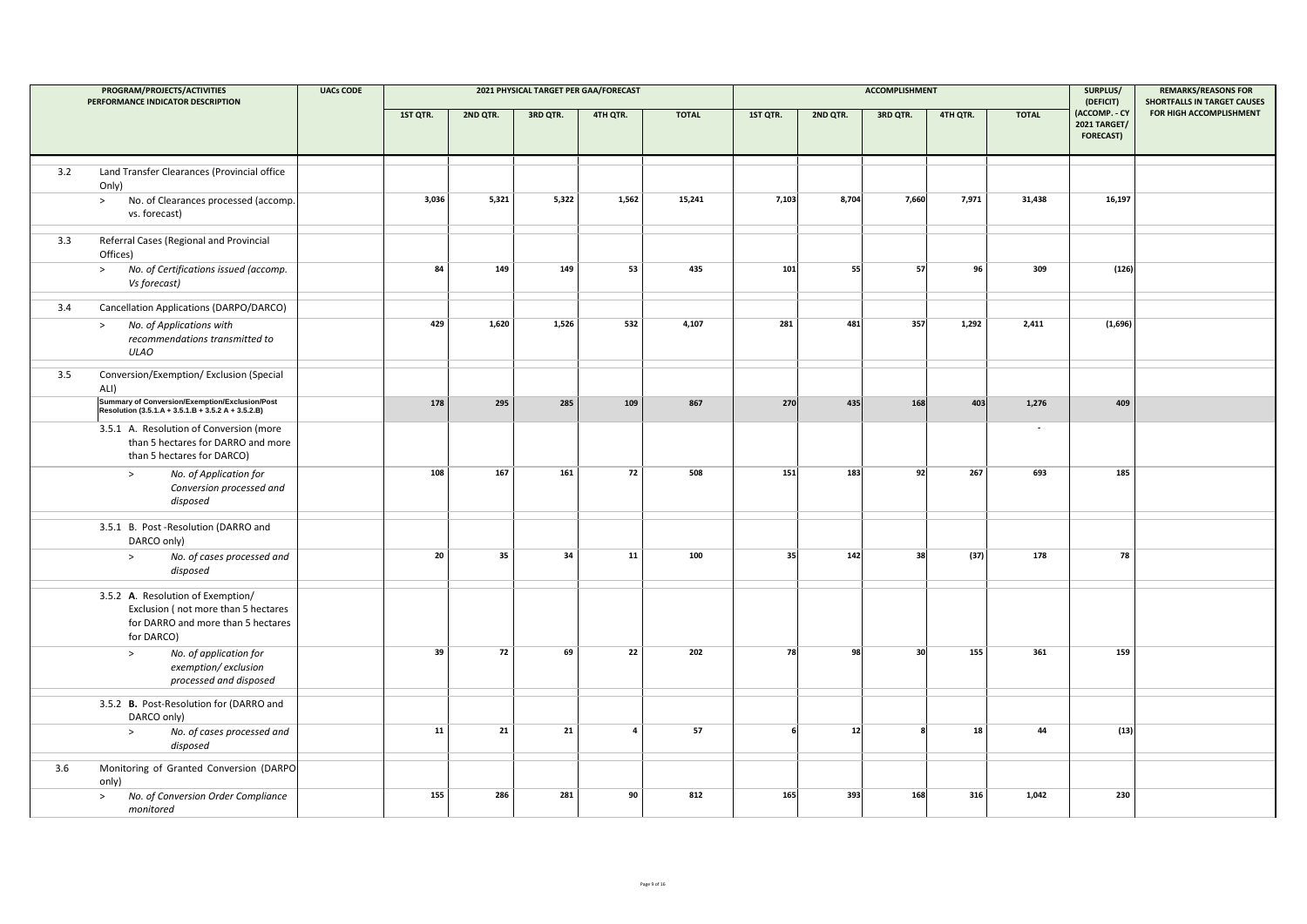| PROGRAM/PROJECTS/ACTIVITIES<br>PERFORMANCE INDICATOR DESCRIPTION | <b>UACs CODE</b> |          |          | 2021 PHYSICAL TARGET PER GAA/FORECAST |          |              |          |          | <b>ACCOMPLISHMENT</b> |          |              | SURPLUS/                                                              | <b>REMARKS/REASONS FOR</b><br><b>SHORTFALLS IN TARGET CAUSES</b> |
|------------------------------------------------------------------|------------------|----------|----------|---------------------------------------|----------|--------------|----------|----------|-----------------------|----------|--------------|-----------------------------------------------------------------------|------------------------------------------------------------------|
|                                                                  |                  | 1ST QTR. | 2ND QTR. | 3RD QTR.                              | 4TH QTR. | <b>TOTAL</b> | 1ST QTR. | 2ND QTR. | 3RD QTR.              | 4TH QTR. | <b>TOTAL</b> | (DEFICIT)<br>(ACCOMP. - CY<br><b>2021 TARGET/</b><br><b>FORECAST)</b> | FOR HIGH ACCOMPLISHMENT                                          |
| Monitoring of illegally converted lands<br>3.7                   |                  |          |          |                                       |          |              |          |          |                       |          |              |                                                                       |                                                                  |
| No. of monitoring of illegal<br>$\geq$                           |                  | 104      | 195      | 184                                   | 58       | 541          | 154      | 236      | 207                   | 189      | 786          | 245                                                                   |                                                                  |
| conversion                                                       |                  |          |          |                                       |          |              |          |          |                       |          |              |                                                                       |                                                                  |
|                                                                  |                  |          |          |                                       |          |              |          |          |                       |          |              |                                                                       |                                                                  |
| Provision of Agrarian Legal Assistance (ALA)<br>4.               |                  |          |          |                                       |          |              |          |          |                       |          |              |                                                                       |                                                                  |
| Mediation (Field Office only)<br>4.1                             |                  |          |          |                                       |          |              |          |          |                       |          |              |                                                                       |                                                                  |
| 4.1.1 No. of agrarian-related conflicts processed                |                  | 11,238   | 24,694   | 24,890                                | 5,840    | 66,662       | 16,958   | 26,310   | 21,678                | 17,723   | 82,669       | 16,007                                                                |                                                                  |
| (accomp. vs. forecast)                                           |                  |          |          |                                       |          |              |          |          |                       |          |              |                                                                       |                                                                  |
| No. of agrarian-related conflicts processed                      |                  | 17,004   | 25,288   |                                       |          | 82,674       | 16,958   | 26,310   | 21,938                | 17,463   | 82,669       | (5)                                                                   |                                                                  |
| (accomp. vs. caseload)                                           |                  |          |          |                                       |          |              |          |          |                       |          |              |                                                                       |                                                                  |
|                                                                  |                  |          |          |                                       |          |              |          |          |                       |          |              |                                                                       |                                                                  |
| 4.1.2 Dialogues and Farmers' Consultation                        |                  |          |          |                                       |          |              |          |          |                       |          |              |                                                                       |                                                                  |
| (Centrally-managed under BALA-OD)                                |                  |          |          |                                       |          |              |          |          |                       |          |              |                                                                       |                                                                  |
| Representation in Judicial Courts<br>4.2                         |                  |          |          |                                       |          |              |          |          |                       |          |              |                                                                       |                                                                  |
| 4.2.1 No. of Cases handled for quasi-judicial                    |                  | 137      | 273      | 256                                   | 83       | 749          | $121$    | 286      | 182                   | (27)     | 562          | (187)                                                                 |                                                                  |
| representation (accomp. vs. forecast)                            |                  |          |          |                                       |          |              |          |          |                       |          |              |                                                                       |                                                                  |
|                                                                  |                  | 845      | 971      | 819                                   | 515      | 1.098        | 95       | 200      | 150                   | 117      | 562          | (536)                                                                 |                                                                  |
| No. of Cases handled for quasi-judicial                          |                  |          |          |                                       |          |              |          |          |                       |          |              |                                                                       |                                                                  |
| representation (accompt. vs. Caseload)                           |                  |          |          |                                       |          |              |          |          |                       |          |              |                                                                       |                                                                  |
| 4.2.2 No. of legal advise given                                  |                  | 173      | 329      | 329                                   | 115      | 946          | 416      | 597      | 989                   | 158      | 2,160        | 1,214                                                                 |                                                                  |
| 4.2.3 No. of complaint evaluated                                 |                  | 141      | 254      | 255                                   | 79       | 729          | 194      | 307      | 378                   | 209      | 1,088        | 359                                                                   |                                                                  |
| 4.2.4 No. of case build-up                                       |                  | 125      | 228      | 228                                   | 73       | 654          | 159      | 241      | 230                   | 42       | 672          | 18                                                                    |                                                                  |
| 4.2.5 No. of pleadings submitted                                 |                  | 258      | 467      | 466                                   | 162      | 1,353        | 293      | 580      | 476                   | (50)     | 1,299        | (54)                                                                  |                                                                  |
| 4.2.6 No. of hearings attended                                   |                  | 284      | 517      | 516                                   | 178      | 1,495        | 294      | 441      | 344                   | 346      | 1,425        | (70)                                                                  |                                                                  |
| 4.2.7 No. of farmers provided with legal services                |                  | 241      | 476      | 472                                   | 121      | 1,310        | 420      | 578      | 714                   | 147      | 1,859        | 549                                                                   |                                                                  |
| Representation in Quasi-Judicial Courts<br>4.3                   |                  |          |          |                                       |          |              |          |          |                       |          |              |                                                                       |                                                                  |
| 4.3.1 No. of Cases handled for quasi-judicial                    |                  | 2,983    | 6,393    | 6,428                                 | 1,581    | 17,385       | 2,616    | 4,965    | 4,687                 | 4,396    | 16,664       | (721)                                                                 |                                                                  |
| representation (accomp. vs. forecast)                            |                  |          |          |                                       |          |              |          |          |                       |          |              |                                                                       |                                                                  |
|                                                                  |                  |          |          |                                       |          |              |          |          |                       |          |              |                                                                       |                                                                  |
| No. of Cases handled for quasi-judicial                          |                  | 3,249    | 5,574    | 5,698                                 | 4,400    | 17,159       | 2,616    | 4,965    | 4,687                 | 4,396    | 16,664       | (495)                                                                 |                                                                  |
| representation (accompt. vs. caseload)                           |                  |          |          |                                       |          |              |          |          |                       |          |              |                                                                       |                                                                  |
| 4.3.2 No. of legal advice given                                  |                  | 3,445    | 6,089    | 6,110                                 | 1,857    | 17,501       | 4,798    | 5,867    | 9,023                 | 5,209    | 24,897       | 7,396                                                                 |                                                                  |
| 4.3.3 No. of complaint evaluated                                 |                  | 2,962    | 5,210    | 5,230                                 | 1,589    | 14,991       | 3,684    | 5,519    | 5,409                 | 5,398    | 20,010       | 5,019                                                                 |                                                                  |
| 4.3.4 No. of case build-up                                       |                  | 2,860    | 5,025    | 5,045                                 | 1,536    | 14,466       | 2,607    | 4,958    | 4,693                 | 3,470    | 15,728       | 1,262                                                                 |                                                                  |
| 4.3.5 No. of pleadings submitted                                 |                  | 4,055    | 7,279    | 7,300                                 | 2,149    | 20,783       | 3,509    | 5,300    | 8,052                 | 5,419    | 22,280       | 1,497                                                                 |                                                                  |
| 4.3.6 No. of hearings attended                                   |                  | 4,206    | 7,534    | 7,554                                 | 2,220    | 21,514       | 2,481    | 4,773    | 4,340                 | 4,382    | 15,976       | (5, 538)                                                              |                                                                  |
| 4.3.7 No. of farmers provided with legal services                |                  | 3,427    | 6,164    | 6,184                                 | 1,829    | 17,604       | 4,284    | 7,338    | 5,758                 | 5,974    | 23,354       | 5,750                                                                 |                                                                  |
|                                                                  |                  |          |          |                                       |          |              |          |          |                       |          |              |                                                                       |                                                                  |
| Other ALA Related Activities<br>4.4                              |                  | 1,360    | 2,363    | 2,363                                 | 664      | 6,750        |          |          |                       |          |              |                                                                       |                                                                  |
| <b>Total Other ALA Related Activities</b>                        |                  |          |          |                                       |          |              |          |          |                       |          |              |                                                                       |                                                                  |
| 4.4.1 Issuances of Finality of Decision                          |                  | 650      | 1,120    | 1,120                                 | 310      | 3,200        | 329      | 1,783    | 959                   | 249      | 3,320        | 120                                                                   |                                                                  |
| a. No. of Certificates processed and<br>disposed                 |                  |          |          |                                       |          |              |          |          |                       |          |              |                                                                       |                                                                  |
|                                                                  |                  |          |          |                                       |          |              |          |          |                       |          |              |                                                                       |                                                                  |
| 4.4.2 Issuances of No appeal Filed (DARCO only)                  |                  |          |          |                                       |          |              |          |          |                       |          |              |                                                                       |                                                                  |
| a. No. of Certificates processed and                             |                  | 700      | 1,225    | 1,225                                 | 350      | 3,500        | 1,460    | 1,487    | 1,654                 |          | 4,601        | 1,101                                                                 | No reporton accomplishment                                       |
| disposed                                                         |                  |          |          |                                       |          |              |          |          |                       |          |              |                                                                       | for for the 4th quarter of 2021                                  |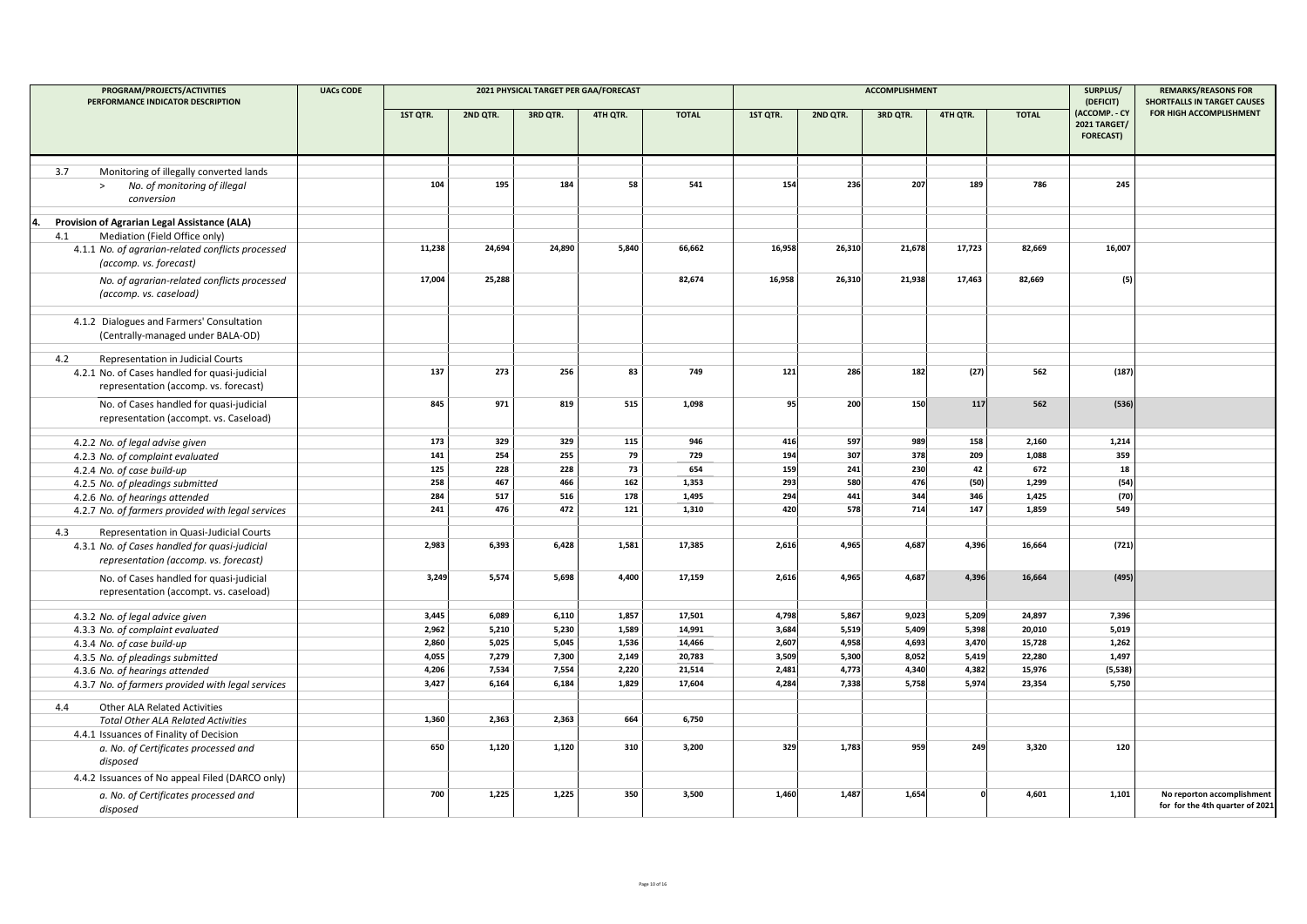|                      | PROGRAM/PROJECTS/ACTIVITIES<br>PERFORMANCE INDICATOR DESCRIPTION                                                                      | <b>UACs CODE</b> |          |          |          | 2021 PHYSICAL TARGET PER GAA/FORECAST |              |          |          | <b>ACCOMPLISHMENT</b>    |          |              | SURPLUS/<br>(DEFICIT)                                    | <b>REMARKS/REASONS FOR</b><br><b>SHORTFALLS IN TARGET CAUSES</b>                                                                                          |
|----------------------|---------------------------------------------------------------------------------------------------------------------------------------|------------------|----------|----------|----------|---------------------------------------|--------------|----------|----------|--------------------------|----------|--------------|----------------------------------------------------------|-----------------------------------------------------------------------------------------------------------------------------------------------------------|
|                      |                                                                                                                                       |                  | 1ST QTR. | 2ND QTR. | 3RD QTR. | 4TH QTR.                              | <b>TOTAL</b> | 1ST QTR. | 2ND QTR. | 3RD QTR.                 | 4TH QTR. | <b>TOTAL</b> | (ACCOMP. - CY<br><b>2021 TARGET/</b><br><b>FORECAST)</b> | FOR HIGH ACCOMPLISHMENT                                                                                                                                   |
|                      | 4.4.3 Issuances of Legal Opinion (DARCO only)                                                                                         |                  |          |          |          |                                       |              |          |          |                          |          |              |                                                          |                                                                                                                                                           |
|                      | a. No. of legal opinion researched and<br>finalized                                                                                   |                  | 10       | 18       | 18       | $\overline{\mathbf{4}}$               | 50           |          |          |                          |          |              | (50)                                                     |                                                                                                                                                           |
|                      | PROGRAM 3: AGRARIAN REFORM BENEFICIARIES<br>DEVELOPMENT AND SUSTAINABILITY<br>PROGRAM (ARBDSP)                                        |                  |          |          |          |                                       |              |          |          |                          |          |              |                                                          |                                                                                                                                                           |
| <b>PART A</b>        |                                                                                                                                       |                  |          |          |          |                                       |              |          |          |                          |          |              |                                                          |                                                                                                                                                           |
|                      | ORGANIZATIONAL OUTCOME                                                                                                                |                  |          |          |          |                                       |              |          |          |                          |          |              |                                                          |                                                                                                                                                           |
| 1.                   | % of ARB organization (ARBOs) managing<br>profitable business enterprises                                                             |                  |          |          |          | 35%                                   | 35%          |          |          |                          |          | 91.97% 19    |                                                          | 56.970% 19_/ Based on initial results of IT-enabled<br>Assessment System for ARCs. Data<br>gathering for the IT-eASy ARCs will<br>end on end of Jan 2022. |
| 2.                   | % crop yield above the baseline (irrigated<br>palay)                                                                                  |                  |          |          |          | 5%                                    | 5%           |          |          |                          |          | 31.45% 19    | 26.450%                                                  |                                                                                                                                                           |
|                      | ORGANIZATIONAL OUTPUT                                                                                                                 |                  |          |          |          |                                       |              |          |          |                          |          |              |                                                          |                                                                                                                                                           |
| 1.                   | No. of ARBs trained /served                                                                                                           |                  | 68,123   | 127,921  | 130,272  | 41,997                                | 368,313      | 79,915   | 170,587  | 153,119                  | 116,333  | 519,954      | 151,641                                                  |                                                                                                                                                           |
|                      | No. of Male ARBs trained<br>$\geq$                                                                                                    |                  |          |          |          |                                       |              | 42,057   | 89,678   | 81,130                   | 61,261   | 274,126      | 274,126                                                  |                                                                                                                                                           |
|                      | No. of Female ARBs trained<br>$\,>$                                                                                                   |                  |          |          |          |                                       |              | 37,858   | 80,909   | 71,989                   | 55,072   | 245,828      | 245,828                                                  |                                                                                                                                                           |
| 2.                   | No. of ARBs with access to credit and<br>microfinance services (URS-encoded Data)                                                     |                  | 23,445   | 45,388   | 48,125   | 19,434                                | 136,392      | 29,486   | 58,307   | 51,687                   | 33,191   | 172,671      | 36,279                                                   |                                                                                                                                                           |
|                      | No. of Male ARBs with access to<br>$\geq$<br><b>Credit and Microfinance Services</b>                                                  |                  |          |          |          |                                       |              | 14,576   | 28,677   | 26,504                   | 16,069   | 85,826       | 85,826                                                   |                                                                                                                                                           |
|                      | No. of Female ARBs with access to<br>$\,>$<br><b>Credit and Microfinance Services</b>                                                 |                  |          |          |          |                                       |              | 14,910   | 29,630   | 25,183                   | 17,122   | 86,845       | 86,845                                                   |                                                                                                                                                           |
| 3.                   | No. of ARB organizations (ARBOs) provided<br>with technical, enterprise, farm support and<br>physical infra support: URS-encoded Data |                  | 364      | 883      | 1,152    | 468                                   | 2,867        | 578      | 1,648    | 1,146                    | 250      | 3,622        | 755                                                      |                                                                                                                                                           |
|                      | <b>MAJOR PROGRAMS/ PROJECTS</b>                                                                                                       |                  |          |          |          |                                       |              |          |          |                          |          |              |                                                          |                                                                                                                                                           |
| <b>PART B:</b><br>1. | Supervision and management for effective delivery<br>of support services                                                              |                  |          |          |          |                                       |              |          |          |                          |          |              |                                                          |                                                                                                                                                           |
| 1.1                  | Conduct of IT-enabled Maturity Assessment<br>(IT-eMA)                                                                                 |                  |          |          |          |                                       |              |          |          |                          |          |              |                                                          |                                                                                                                                                           |
|                      | No. of ARCs assessed<br>$\geq$                                                                                                        |                  |          |          | 1,659    | 478                                   | 2,137        |          |          | $\overline{\phantom{a}}$ | 471      | 471          | (1,666)                                                  |                                                                                                                                                           |
|                      | No. of ARB Organizations assessed<br>$\geq$                                                                                           |                  |          | 20       | 4,786    | 938                                   | 5,744        |          |          | $\overline{\phantom{a}}$ | 3,055    | 3,055        | (2,689)                                                  |                                                                                                                                                           |
| 1.2                  | Sustainability monitoring of Infra previously<br>completed and turned-over to LGUs for<br>maintenance                                 |                  |          |          |          |                                       |              |          |          |                          |          |              |                                                          |                                                                                                                                                           |
|                      | No. of Functional infrastructure<br>$\,>$<br>maintained                                                                               |                  | 662      | 1,324    | 1,596    | 405                                   | 3,987        | 840      | 1,376    | 1,279                    | 619      | 4,114        | 127                                                      |                                                                                                                                                           |
| 1.3                  | Supervision, Management, and Monitoring<br>and Evaluation                                                                             |                  |          |          |          |                                       |              |          |          |                          |          |              |                                                          |                                                                                                                                                           |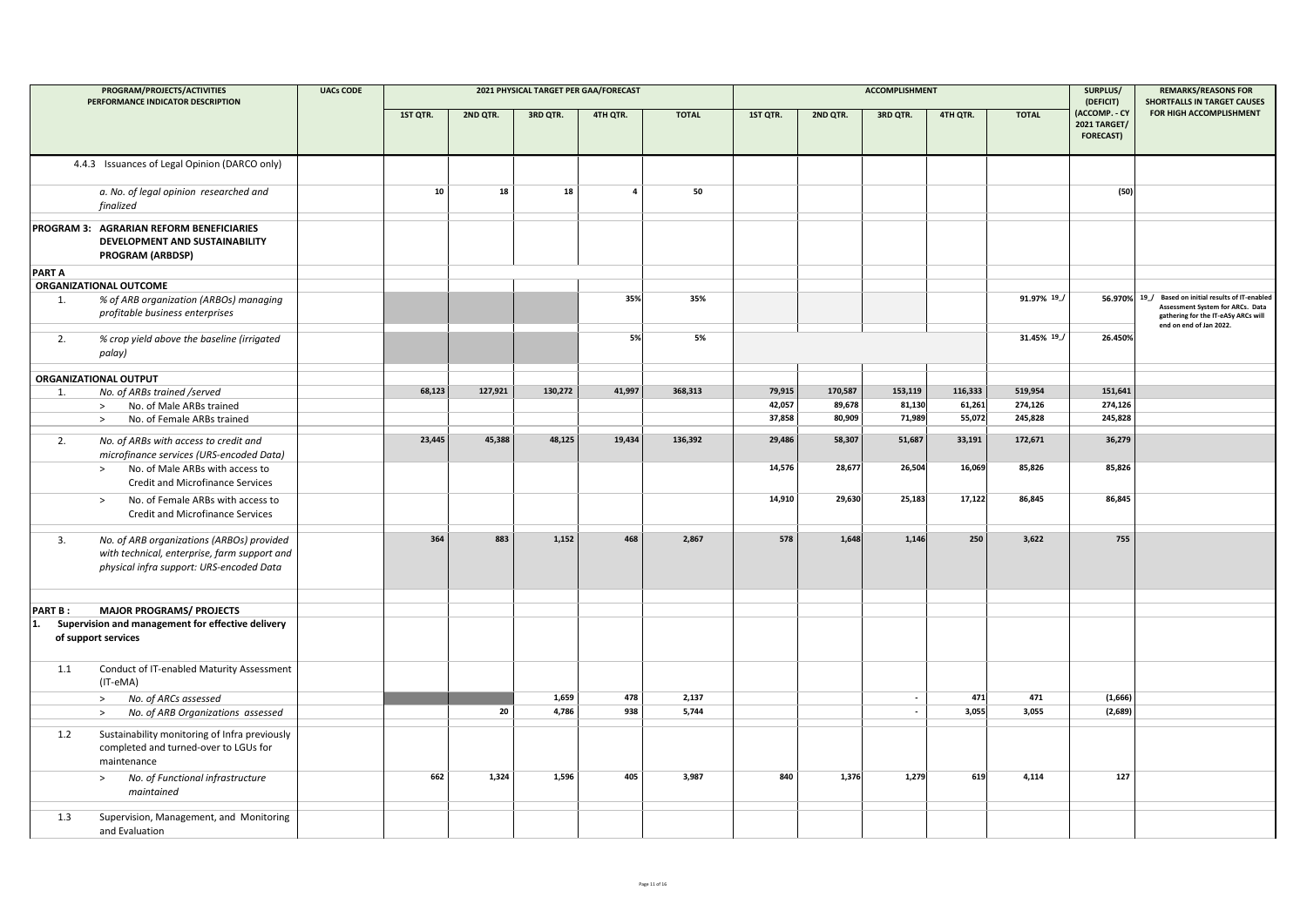|     | PROGRAM/PROJECTS/ACTIVITIES<br>PERFORMANCE INDICATOR DESCRIPTION                                                         | <b>UACs CODE</b> |          |                         |          | 2021 PHYSICAL TARGET PER GAA/FORECAST |              |          |          | <b>ACCOMPLISHMENT</b> |          |              | SURPLUS/<br>(DEFICIT)                                    | <b>REMARKS/REASONS FOR</b><br><b>SHORTFALLS IN TARGET CAUSES</b> |
|-----|--------------------------------------------------------------------------------------------------------------------------|------------------|----------|-------------------------|----------|---------------------------------------|--------------|----------|----------|-----------------------|----------|--------------|----------------------------------------------------------|------------------------------------------------------------------|
|     |                                                                                                                          |                  | 1ST QTR. | 2ND QTR.                | 3RD QTR. | 4TH QTR.                              | <b>TOTAL</b> | 1ST QTR. | 2ND QTR. | 3RD QTR.              | 4TH QTR. | <b>TOTAL</b> | (ACCOMP. - CY<br><b>2021 TARGET/</b><br><b>FORECAST)</b> | FOR HIGH ACCOMPLISHMENT                                          |
| 2.  | <b>Social Infrastructure Building (SIB)</b>                                                                              |                  |          |                         |          |                                       |              |          |          |                       |          |              |                                                          |                                                                  |
| 2.1 | ARC/ARC Cluster Development                                                                                              |                  |          |                         |          |                                       |              |          |          |                       |          |              |                                                          |                                                                  |
|     | No. of ARCs/ ARC Clusters launched<br>$\geq$                                                                             |                  |          | $\overline{\mathbf{3}}$ | 13       | $\mathbf{8}$                          | 24           |          |          |                       | 19       | 19           | (5)                                                      |                                                                  |
| 2.2 | Climate Proofing of ARC/ARCC Development<br>Plans                                                                        |                  |          |                         |          |                                       |              |          |          |                       |          |              |                                                          |                                                                  |
|     | No. of Climate proofed ARCs/ARC<br>$\,>$<br>Clusters Development Plans                                                   |                  | 20       | 59                      | 24       | 6                                     | 109          | 5        | 24       | 29                    | 49       | 107          | (2)                                                      |                                                                  |
| 2.3 | Conduct of Capacity Building on<br>Organizational Building and<br>Management/Governance-related Activities               |                  |          |                         |          |                                       |              |          |          |                       |          |              |                                                          |                                                                  |
|     | No. of ARBOs Involved<br>$\,>$                                                                                           |                  | 664      | 1,201                   | 1,211    | 488                                   | 3,564        | 1,771    | 1,915    | 1,158                 | 899      | 5,743        | 2,179                                                    |                                                                  |
|     | No. of ARBs trained /served<br>$\rightarrow$                                                                             |                  | 53,394   | 93,111                  | 95,598   | 34,495                                | 276,598      | 61,061   | 107,468  | 86,130                | 77,293   | 331,952      | 55,354                                                   |                                                                  |
|     | 2.3.1 Organizational Development &<br>Strengthening                                                                      |                  |          |                         |          |                                       |              |          |          |                       |          |              |                                                          |                                                                  |
|     | No. of ARBOs Involved<br>$\rightarrow$                                                                                   |                  | 607      | 1,063                   | 1,067    | 453                                   | 3,190        | 1,671    | 1,658    | 865                   | 555      | 4,749        | 1,559                                                    |                                                                  |
|     | No. of ARBs trained/<br>$\rightarrow$<br>served                                                                          |                  | 45,787   | 79,704                  | 81,571   | 29,604                                | 236,666      | 50,162   | 89,001   | 70,767                | 59,147   | 269,077      | 32,411                                                   |                                                                  |
|     | 2.3.2 ARB Organizing/Development                                                                                         |                  |          |                         |          |                                       |              |          |          |                       |          |              |                                                          |                                                                  |
|     | No.of ARBOs organized<br>$\,>\,$<br>(new ARBOs)                                                                          |                  | 57       | 138                     | 144      | 35                                    | 374          | 100      | 257      | 293                   | 344      | 994          | 620                                                      |                                                                  |
|     | No. of ARBs trained/<br>$\geq$<br>served                                                                                 |                  | 7,607    | 13,407                  | 14,027   | 4,891                                 | 39,932       | 10,899   | 18,467   | 15,363                | 18,146   | 62,875       | 22,943                                                   |                                                                  |
| 2.4 | ARB Membership Recruitment                                                                                               |                  |          |                         |          |                                       |              |          |          |                       |          |              |                                                          |                                                                  |
|     | No. of ARBOs Involved<br>$\,>$                                                                                           |                  | 575      | 1,104                   | 1,127    | 423                                   | 3,229        | 876      | 1,291    | 917                   | 1,204    | 4,288        | 1,059                                                    |                                                                  |
|     | No. of new ARB members in<br>$\geq$<br>Organization                                                                      |                  | 11,324   | 21,018                  | 22,132   | 8,285                                 | 62,759       | 12,178   | 25,939   | 21,085                | 24,130   | 83,332       | 20,573                                                   |                                                                  |
|     | No. of new ARBs in existing<br>a.<br>organization                                                                        |                  | 8,796    | 16,473                  | 17,565   | 6,738                                 | 49,572       | 7,161    | 20,443   | 13,738                | 13,830   | 55,172       | 5,600                                                    |                                                                  |
|     | b.<br>No. of new ARB members<br>in newly formed<br>organization                                                          |                  | 2,528    | 4,545                   | 4,567    | 1,547                                 | 13,187       | 5,017    | 5,496    | 7,347                 | 10,300   | 28,160       | 14,973                                                   |                                                                  |
| ١з. | <b>Enterprise Development &amp; Economic Support (EDES)</b>                                                              |                  |          |                         |          |                                       |              |          |          |                       |          |              |                                                          |                                                                  |
| 3.1 | Conduct of Enterprise Development<br>Interventions related to Enterprise<br>Management, Profitability and Sustainability |                  |          |                         |          |                                       |              |          |          |                       |          |              |                                                          |                                                                  |
|     | No. of ARBOs involved<br>$\geq$                                                                                          |                  | 181      | 528                     | 545      | 95                                    | 1,349        | 399      | 829      | 691                   | 343      | 2,262        | 913                                                      |                                                                  |
|     | No. of ARBs trained /served<br>$\,>$                                                                                     |                  | 12,863   | 28,986                  | 27,715   | 6,726                                 | 76,290       | 12,950   | 32,898   | 26,227                | 18,665   | 90,740       | 14,450                                                   |                                                                  |
|     | 3.1.1 Development of Products/ Services                                                                                  |                  |          |                         |          |                                       |              |          |          |                       |          |              |                                                          |                                                                  |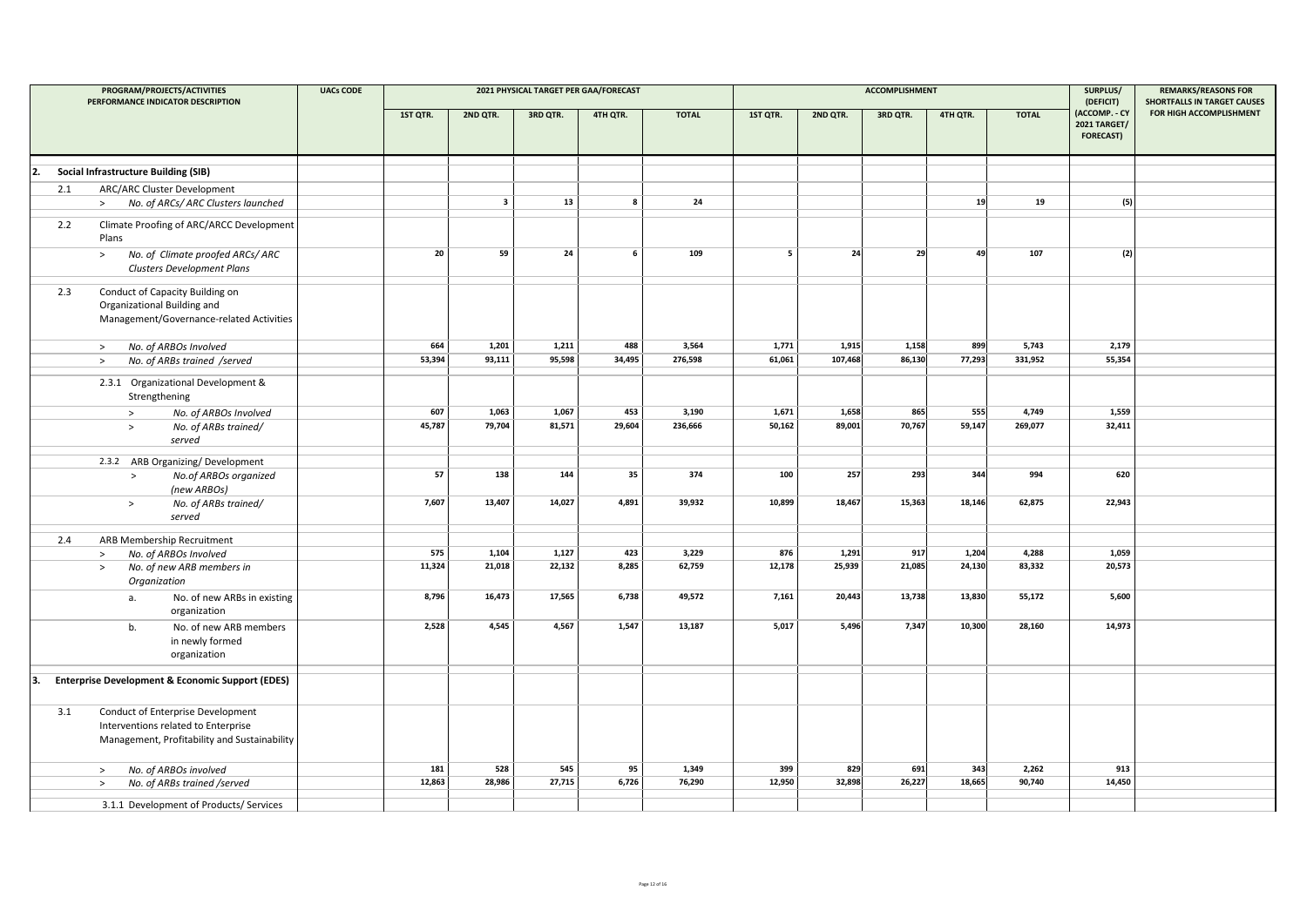| PROGRAM/PROJECTS/ACTIVITIES<br>PERFORMANCE INDICATOR DESCRIPTION |                                                                        | <b>UACs CODE</b> | 2021 PHYSICAL TARGET PER GAA/FORECAST |          |          |          |               |          |          | ACCOMPLISHMENT | SURPLUS/<br>(DEFICIT) | <b>REMARKS/REASONS FOR</b><br>SHORTFALLS IN TARGET CAUSES |                                                          |                                                                                                                                                                                                 |
|------------------------------------------------------------------|------------------------------------------------------------------------|------------------|---------------------------------------|----------|----------|----------|---------------|----------|----------|----------------|-----------------------|-----------------------------------------------------------|----------------------------------------------------------|-------------------------------------------------------------------------------------------------------------------------------------------------------------------------------------------------|
|                                                                  |                                                                        |                  | 1ST QTR.                              | 2ND QTR. | 3RD QTR. | 4TH QTR. | <b>TOTAL</b>  | 1ST QTR. | 2ND QTR. | 3RD QTR.       | 4TH QTR.              | <b>TOTAL</b>                                              | (ACCOMP. - CY<br><b>2021 TARGET/</b><br><b>FORECAST)</b> | FOR HIGH ACCOMPLISHMENT                                                                                                                                                                         |
| $\,>$                                                            | No. of Products and<br>Services developed                              |                  | 14                                    | 92       | 93       | 12       | 211           | 17       | 108      | 113            | 46                    | 284                                                       | 73                                                       |                                                                                                                                                                                                 |
| $\geq$                                                           | No. of ARBOs involved                                                  |                  | 14                                    | 85       | 85       | 11       | 195           | 15       | 79       | 93             | 32                    | 219                                                       | 24                                                       |                                                                                                                                                                                                 |
| $\rightarrow$                                                    | No. of ARBs trained/served                                             |                  | 708                                   | 2,487    | 2,467    | 338      | $5,850$ $20$  | 923      | 2,580    | 2,336          | 1,277                 | 7,116                                                     | $1,266$ $20$                                             | <b>Quarterly targets include</b><br>ARBs that may receive<br>trainings more than once<br>(service count). Thus, total<br>target does not tally with the<br>summation of quarterly<br>breakdown. |
| MF Provider                                                      | 3.1.2 Development of ARBOs to become                                   |                  |                                       |          |          |          |               |          |          |                |                       |                                                           |                                                          |                                                                                                                                                                                                 |
| $\,>$                                                            | No. of ARBOs developed as<br>microfinance service<br>providers         |                  | 15                                    | 45       | 78       | 18       | 156           | 22       | 56       | 47             | 38                    | 163                                                       | $\overline{\phantom{a}}$                                 |                                                                                                                                                                                                 |
| $\geq$                                                           | No. of ARBs trained/served                                             |                  | 905                                   | 1,655    | 1,895    | 335      | $4,400$ $21$  | 1,313    | 2,563    | 1,776          | 797                   | 6,449                                                     | $2,049$ $21$                                             | <b>Quarterly targets include</b><br>ARBs that may receive<br>trainings more than once<br>(service count). Thus, total<br>target does not tally with the<br>summation of quarterly<br>breakdown. |
| $\rightarrow$                                                    | No. of ARBs provided with<br>microfinance services                     |                  | 593                                   | 2,023    | 3,610    | 1,254    | 7,480         | 595      | 2,778    | 3,451          | 2,764                 | 9,588                                                     | 2,108                                                    |                                                                                                                                                                                                 |
| Services                                                         | 3.1.3 Provision of Business Development                                |                  |                                       |          |          |          |               |          |          |                |                       |                                                           |                                                          |                                                                                                                                                                                                 |
| $\rightarrow$                                                    | No. of ARBOs involved                                                  |                  | 152                                   | 398      | 382      | 66       | 998           | 362      | 694      | 551            | 273                   | 1,880                                                     | 882                                                      |                                                                                                                                                                                                 |
| $\,>$                                                            | No. of ARBs trained /<br>served                                        |                  | 11,340                                | 24,964   | 23,503   | 6,233    | 66,040        | 10,714   | 27,755   | 22,115         | 16,591                | 77,175                                                    | 11,135                                                   |                                                                                                                                                                                                 |
| 3.1.3.1                                                          | Village Level Farm-focused<br><b>Enterprise Development</b><br>(VLFED) |                  |                                       |          |          |          |               |          |          |                |                       |                                                           |                                                          |                                                                                                                                                                                                 |
|                                                                  | No. of ARBOs<br>><br>involved                                          |                  | 6                                     | 44       | 51       | 8        | 109           | 20       | 45       | 48             |                       | 119                                                       | 10                                                       |                                                                                                                                                                                                 |
|                                                                  | No. of ARBs trained/<br>$\,>$<br>served                                |                  | 505                                   | 1,463    | 1,388    | 244      | $3,270$ $22/$ | 966      | 1,650    | 1,546          | 603                   | 4,765                                                     | $1,495$ 22                                               | <b>Quarterly targets include</b><br>ARBs that may receive<br>trainings more than once<br>(service count). Thus, total<br>target does not tally with the<br>summation of quarterly<br>breakdown. |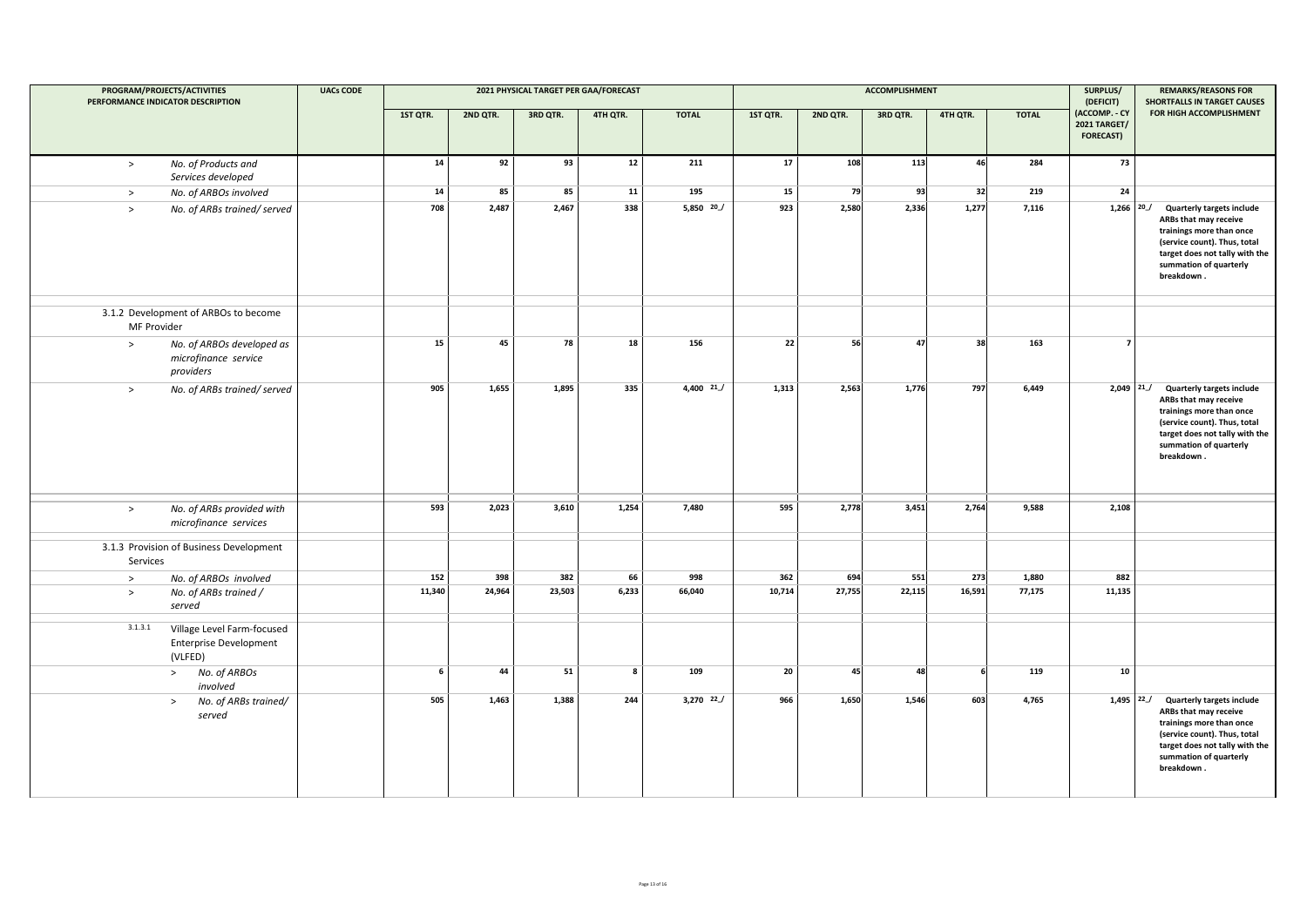| PROGRAM/PROJECTS/ACTIVITIES<br>PERFORMANCE INDICATOR DESCRIPTION |                                                                                       | <b>UACs CODE</b> |                         |          | 2021 PHYSICAL TARGET PER GAA/FORECAST |                |              |                |          | <b>ACCOMPLISHMENT</b> | SURPLUS/<br>(DEFICIT) | <b>REMARKS/REASONS FOR</b><br>SHORTFALLS IN TARGET CAUSES |                                                          |                                                                                                                                                                                                 |
|------------------------------------------------------------------|---------------------------------------------------------------------------------------|------------------|-------------------------|----------|---------------------------------------|----------------|--------------|----------------|----------|-----------------------|-----------------------|-----------------------------------------------------------|----------------------------------------------------------|-------------------------------------------------------------------------------------------------------------------------------------------------------------------------------------------------|
|                                                                  |                                                                                       |                  | 1ST QTR.                | 2ND QTR. | 3RD QTR.                              | 4TH QTR.       | <b>TOTAL</b> | 1ST QTR.       | 2ND QTR. | 3RD QTR.              | 4TH QTR.              | <b>TOTAL</b>                                              | (ACCOMP. - CY<br><b>2021 TARGET/</b><br><b>FORECAST)</b> | FOR HIGH ACCOMPLISHMENT                                                                                                                                                                         |
| 3.1.3.2                                                          | PBD Lawyering                                                                         |                  |                         |          |                                       |                |              |                |          |                       |                       |                                                           |                                                          |                                                                                                                                                                                                 |
|                                                                  | > No. of ARBOs<br>involved                                                            |                  | 50                      | 99       | 73                                    | 12             | 234          | 66             | 138      | 91                    | 73                    | 368                                                       | 134                                                      |                                                                                                                                                                                                 |
|                                                                  | No. of ARBs trained /<br>$\geq$<br>served                                             |                  | 1,710                   | 3,276    | 2,552                                 | 462            | 8,000        | 1,719          | 4,063    | 2,349                 | 1,771                 | 9,902                                                     | 1,902                                                    |                                                                                                                                                                                                 |
| 3.1.3.3                                                          | Linking Smallholder Farmers<br>to Markets with<br>Microfinance (LINKSFARM)            |                  |                         |          |                                       |                |              |                |          |                       |                       |                                                           |                                                          |                                                                                                                                                                                                 |
|                                                                  | > No. of ARBOs<br>involved                                                            |                  | 20                      | 52       | 62                                    | 16             | 150          | 63             | 153      | 138                   | 56                    | 410                                                       | 260                                                      |                                                                                                                                                                                                 |
|                                                                  | > No. of ARBs trained/<br>served                                                      |                  | 5,862                   | 12,882   | 12,787                                | 4,469          | 36,000       | 2,948          | 11,787   | 11,159                | 10,731                | 36,625                                                    | 625                                                      |                                                                                                                                                                                                 |
| 3.1.3.4                                                          | Farm Business School (FBS)                                                            |                  |                         |          |                                       |                |              |                |          |                       |                       |                                                           |                                                          |                                                                                                                                                                                                 |
|                                                                  | No. of ARBOs<br>><br>involved                                                         |                  | $12\,$                  | 67       | 85                                    | $12\,$         | 176          | 25             | 69       | 63                    | 27                    | 184                                                       | 8                                                        |                                                                                                                                                                                                 |
|                                                                  | No. of ARBs trained/<br>$\geq$<br>served                                              |                  | 790                     | 2,006    | 2,426                                 | 348            | $5,180$ $23$ | 1,146          | 2,572    | 1,855                 | 729                   | 6,302                                                     | $1,122$ $23$                                             | <b>Quarterly targets include</b><br>ARBs that may receive<br>trainings more than once<br>(service count). Thus, total<br>target does not tally with the<br>summation of quarterly<br>breakdown. |
| 3.1.3.5                                                          | APCP and Other Credit &<br><b>MF Programs</b>                                         |                  |                         |          |                                       |                |              |                |          |                       |                       |                                                           |                                                          |                                                                                                                                                                                                 |
|                                                                  | > No. of ARBOs<br>involved                                                            |                  | 52                      | 103      | 77                                    | 14             | 246          | 186            | 250      | 166                   | 87                    | 689                                                       | 443                                                      |                                                                                                                                                                                                 |
|                                                                  | No. of ARBs trained/<br>$\geq$<br>served                                              |                  | 2,354                   | 4,558    | 3,391                                 | 797            | 11,100       | 3,544          | 6,195    | 4.044                 | 2,409                 | 16,192                                                    | 5,092                                                    |                                                                                                                                                                                                 |
| 3.1.3.6                                                          | <b>Enhanced Partnership</b><br>Against Hunger and Poverty<br>(EPAHP)                  |                  |                         |          |                                       |                |              |                |          |                       |                       |                                                           |                                                          |                                                                                                                                                                                                 |
|                                                                  | > No. of ARBOs<br>involved                                                            |                  | $12\,$                  | 33       | 34                                    | $\overline{a}$ | 83           | $\overline{2}$ | 39       | 45                    | 24                    | 110                                                       | 27                                                       |                                                                                                                                                                                                 |
|                                                                  | No. of ARBs trained/<br>><br>served                                                   |                  | 339                     | 989      | 1,079                                 | 83             | 2,490        | 391            | 1,488    | 1,162                 | 348                   | 3,389                                                     | 899                                                      |                                                                                                                                                                                                 |
|                                                                  | No. of ARBOs have<br>$\geq$<br>marketing<br>arrangements with<br>institutional buyers |                  | $\overline{\mathbf{3}}$ | 34       | 33                                    | 13             | 83           | 10             | 69       | $\mathbf{1}$          | 59                    | 139                                                       | 56                                                       |                                                                                                                                                                                                 |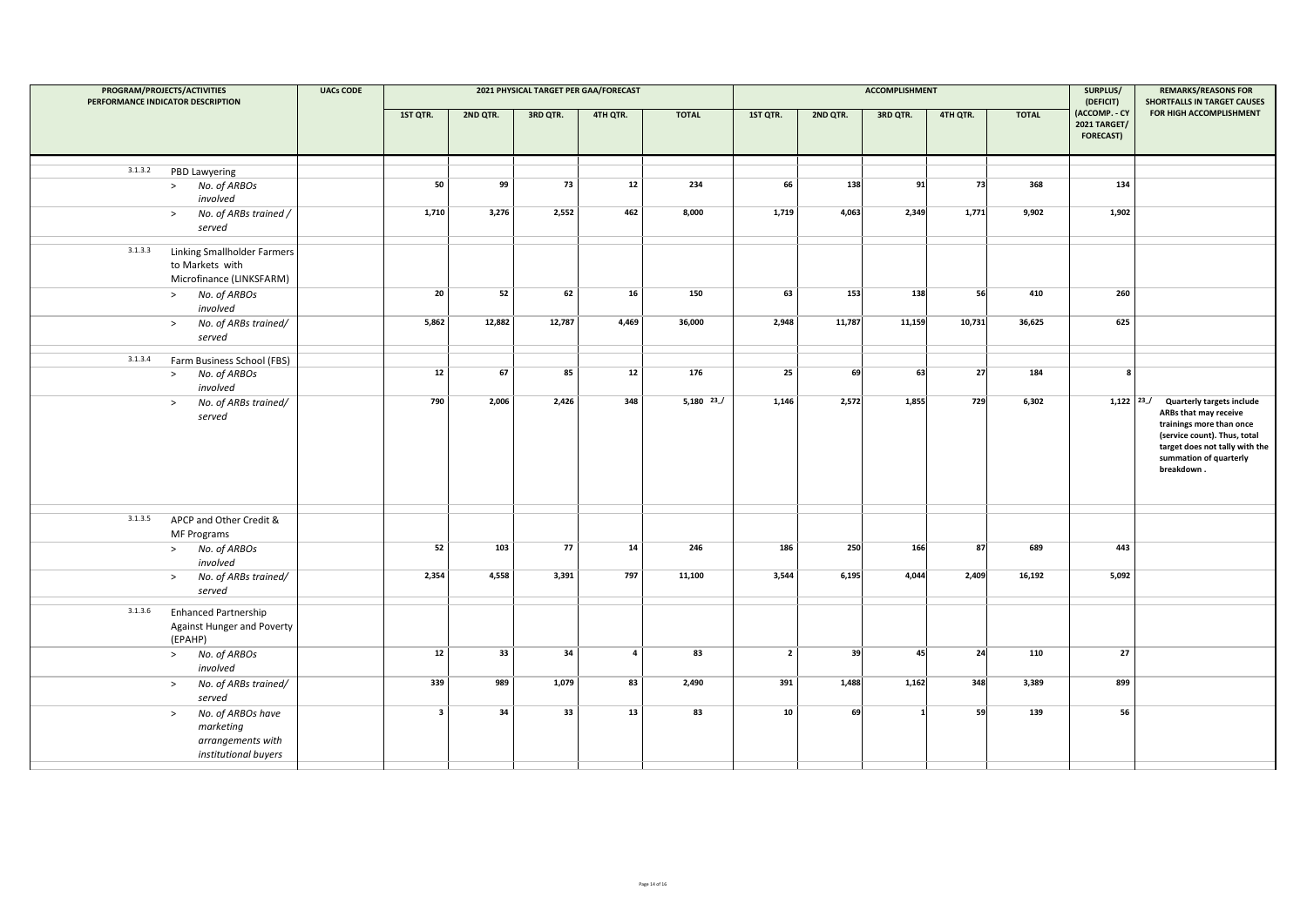| PROGRAM/PROJECTS/ACTIVITIES<br>PERFORMANCE INDICATOR DESCRIPTION |                                                                                  | <b>UACs CODE</b> | 2021 PHYSICAL TARGET PER GAA/FORECAST |                |          |              |              |                |                          | <b>ACCOMPLISHMENT</b> | SURPLUS/<br>(DEFICIT) | <b>REMARKS/REASONS FOR</b><br><b>SHORTFALLS IN TARGET CAUSES</b> |                                                          |                         |
|------------------------------------------------------------------|----------------------------------------------------------------------------------|------------------|---------------------------------------|----------------|----------|--------------|--------------|----------------|--------------------------|-----------------------|-----------------------|------------------------------------------------------------------|----------------------------------------------------------|-------------------------|
|                                                                  |                                                                                  |                  | 1ST QTR.                              | 2ND QTR.       | 3RD QTR. | 4TH QTR.     | <b>TOTAL</b> | 1ST QTR.       | 2ND QTR.                 | 3RD QTR.              | 4TH QTR.              | <b>TOTAL</b>                                                     | (ACCOMP. - CY<br><b>2021 TARGET/</b><br><b>FORECAST)</b> | FOR HIGH ACCOMPLISHMENT |
| 3.2                                                              | Provision of Credit and Microfinance<br>Services                                 |                  |                                       |                |          |              |              |                |                          |                       |                       |                                                                  |                                                          |                         |
|                                                                  | No. of organizations provided with<br>$\geq$<br>credit                           |                  | 148                                   | 281            | 286      | 113          | 828          | 271            | 480                      | 334                   | 163                   | 1,248                                                            | 420                                                      |                         |
|                                                                  | No. of ARBs provided with Credit<br>$\,>$<br>Services (include AFFORD Target)    |                  | 5,847                                 | 12,212         | 13,012   | 5,883        | 36,954       | 7,459          | 17,365                   | 16,562                | 9,339                 | 50,725                                                           | 13,771                                                   |                         |
|                                                                  | No. of ARBs provided with<br>$\geq$<br>Microfinance Services                     |                  | 17,005                                | 31,153         | 31,503   | 12,297       | 91,958       | 21,432         | 38,164                   | 31,674                | 21,088                | 112,358                                                          | 20,400                                                   |                         |
| 3.3                                                              | Provision of Support Facilities and<br>Equipment                                 |                  |                                       |                |          |              |              |                |                          |                       |                       |                                                                  |                                                          |                         |
|                                                                  | No. of ARBOs provided with Support<br>$\geq$<br><b>Facilities and Equipment</b>  |                  | $\overline{2}$                        | 31             | 88       | 18           | 139          | $\overline{a}$ | 10 <sup>1</sup>          | 58                    | 97                    | 169                                                              | 30                                                       |                         |
|                                                                  | 3.3.1 Village Level Farms-focused<br>Enterprise (VLFED)                          |                  |                                       |                |          |              |              |                |                          |                       |                       |                                                                  |                                                          |                         |
|                                                                  | No. of ARBOs provided<br>$\, >$<br>with Support Facilities and<br>Equipment      |                  | $\sim$                                | 6              | 35       | 8            | 49           |                |                          | 17                    | 39                    | 58                                                               | 9                                                        |                         |
|                                                                  | 3.3.2 Linking Smallholder farmers to<br>Markets with Microfinance<br>(LINKSFARM) |                  |                                       |                |          |              |              |                |                          |                       |                       |                                                                  |                                                          |                         |
|                                                                  | No. of ARBOs provided<br>$\geq$<br>with Support Facilities and<br>Equipment)     |                  |                                       | $\overline{7}$ | 38       | 9            | 54           | $\overline{2}$ | $\overline{\phantom{a}}$ | 25                    | 38                    | 67                                                               | 13                                                       |                         |
|                                                                  | 3.3.3 Enhanced Partnership Against Hunger<br>and Poverty (EPAHP)                 |                  |                                       |                |          |              |              |                |                          |                       |                       |                                                                  |                                                          |                         |
|                                                                  | No. of ARBOs provided<br>$\geq$<br>with Support Facilities and<br>Equipment)     |                  | $\overline{2}$                        | 18             | 15       | $\mathbf{1}$ | 36           | $\overline{2}$ |                          | 16                    | 20                    | 44                                                               | 8                                                        |                         |
|                                                                  | 4. Climate Resilient Farm Productivity Support                                   |                  |                                       |                |          |              |              |                |                          |                       |                       |                                                                  |                                                          |                         |
| $\,>$                                                            | No. of ARBOs provided with AES & farm<br>input support                           |                  | 27                                    | 139            | 235      | 24           | 425          | 65             | 173                      | 178                   | 62                    | 478                                                              | 53                                                       |                         |
| $\geq$                                                           | No. of ARBs trained /served                                                      |                  | 1,866                                 | 5,824          | 6,959    | 776          | 15,425       | 3,390          | 8,191                    | 5,926                 | 2,396                 | 19,903                                                           | 4,478                                                    |                         |
|                                                                  | 4.1 Provision of Agricultural Extension Services<br>and Farm Input Support       |                  |                                       |                |          |              |              |                |                          |                       |                       |                                                                  |                                                          |                         |
|                                                                  | No. of ARBOs provided with AES &<br>$\geq$<br>farm input support                 |                  | 27                                    | 139            | 235      | 24           | 425          | 65             | 173                      | 178                   | 62                    | 478                                                              | 53                                                       |                         |
|                                                                  | No. of ARBs trained/served<br>$\geq$                                             |                  | 1,866                                 | 5,824          | 6,959    | 776          | 15,425       | 3,390          | 8,191                    | 5,926                 | 2,396                 | 19,903                                                           | 4,478                                                    |                         |
|                                                                  | 4.1.1 Sustainable livelihood support for<br>disaster affected areas              |                  |                                       |                |          |              |              |                |                          |                       |                       |                                                                  |                                                          |                         |
|                                                                  | No. of ARBOs served<br>$\geq$                                                    |                  | 22                                    | 83             | 133      | 16           | 254          | 46             | 97                       | 110                   | 33                    | 286                                                              | 32                                                       |                         |
|                                                                  | No. of ARBs trained/ served<br>$\geq$                                            |                  | 1,418                                 | 3,324          | 3,474    | 994          | 7,620        | 1,906          | 4,269                    | 3,373                 | 1,035                 | 10,583                                                           | 2,963                                                    |                         |
|                                                                  |                                                                                  |                  |                                       |                |          |              |              |                |                          |                       |                       |                                                                  |                                                          |                         |